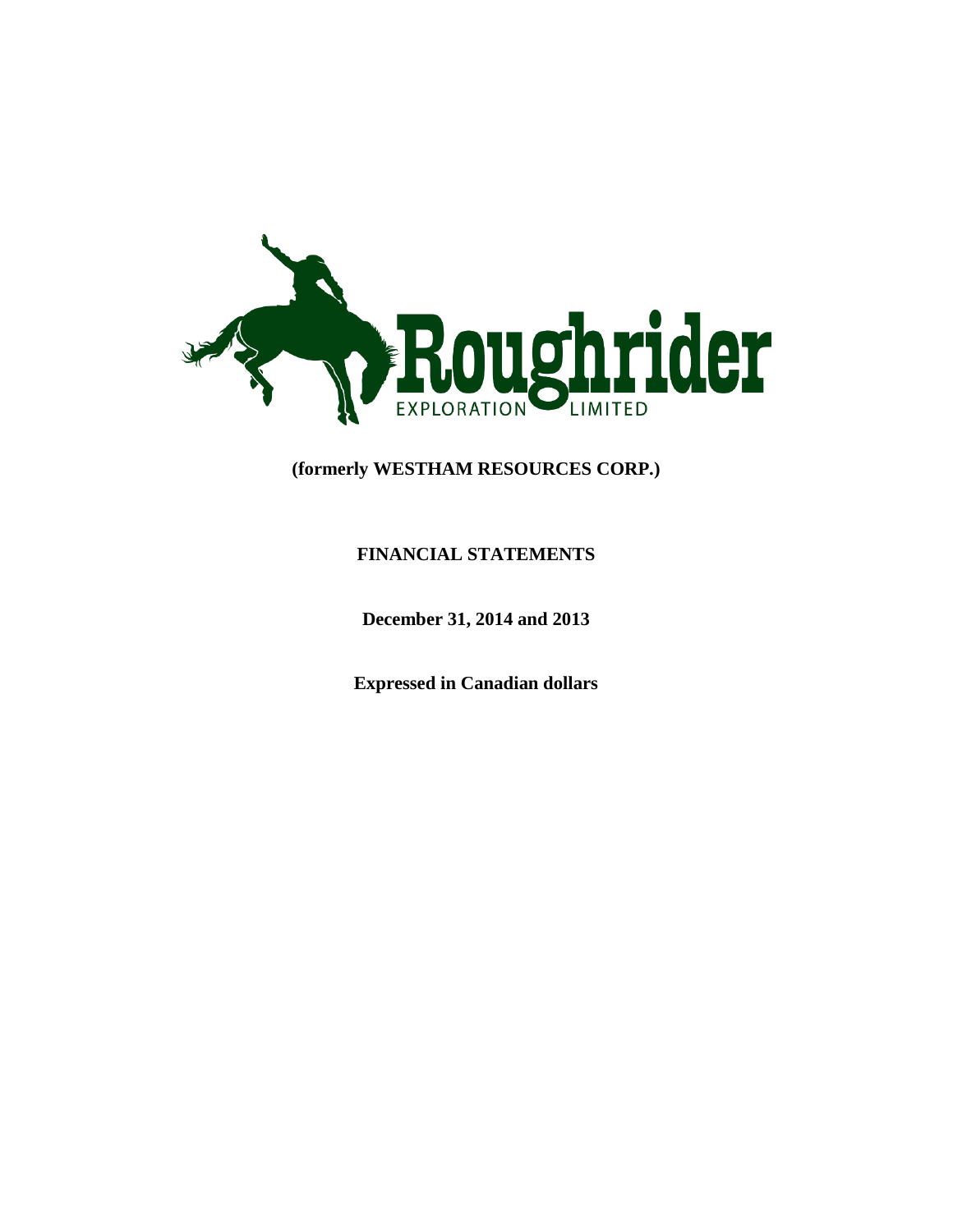## **INDEPENDENT AUDITORS' REPORT**

To the Shareholders of Roughrider Exploration Limited (formerly Westham Resources Corp.)

We have audited the accompanying financial statements of Roughrider Exploration Limited (formerly Westham Resources Corp.), which comprise the statements of financial position as at December 31, 2014 and 2013 and the statements of loss and comprehensive loss, changes in shareholders' equity, and cash flows for the years then ended, and a summary of significant accounting policies and other explanatory information.

### *Management's Responsibility for the Financial Statements*

Management is responsible for the preparation and fair presentation of these financial statements in accordance with International Financial Reporting Standards, and for such internal control as management determines is necessary to enable the preparation of financial statements that are free from material misstatement, whether due to fraud or error.

### *Auditors' Responsibility*

Our responsibility is to express an opinion on these financial statements based on our audits. We conducted our audits in accordance with Canadian generally accepted auditing standards. Those standards require that we comply with ethical requirements and plan and perform the audit to obtain reasonable assurance about whether the financial statements are free from material misstatement.

An audit involves performing procedures to obtain audit evidence about the amounts and disclosures in the financial statements. The procedures selected depend on the auditors' judgment, including the assessment of the risks of material misstatement of the financial statements, whether due to fraud or error. In making those risk assessments, the auditor considers internal control relevant to the entity's preparation and fair presentation of the financial statements in order to design audit procedures that are appropriate in the circumstances, but not for the purpose of expressing an opinion on the effectiveness of the entity's internal control. An audit also includes evaluating the appropriateness of accounting policies used and the reasonableness of accounting estimates made by management, as well as evaluating the overall presentation of the financial statements.

We believe that the audit evidence we have obtained in our audits is sufficient and appropriate to provide a basis for our audit opinion.



1200 - 609 Granville Street, P.O. Box 10372, Pacific Centre, Vancouver, B.C., Canada V7Y 1G6 Telephone (604) 687-0947 Fax (604) 687-6172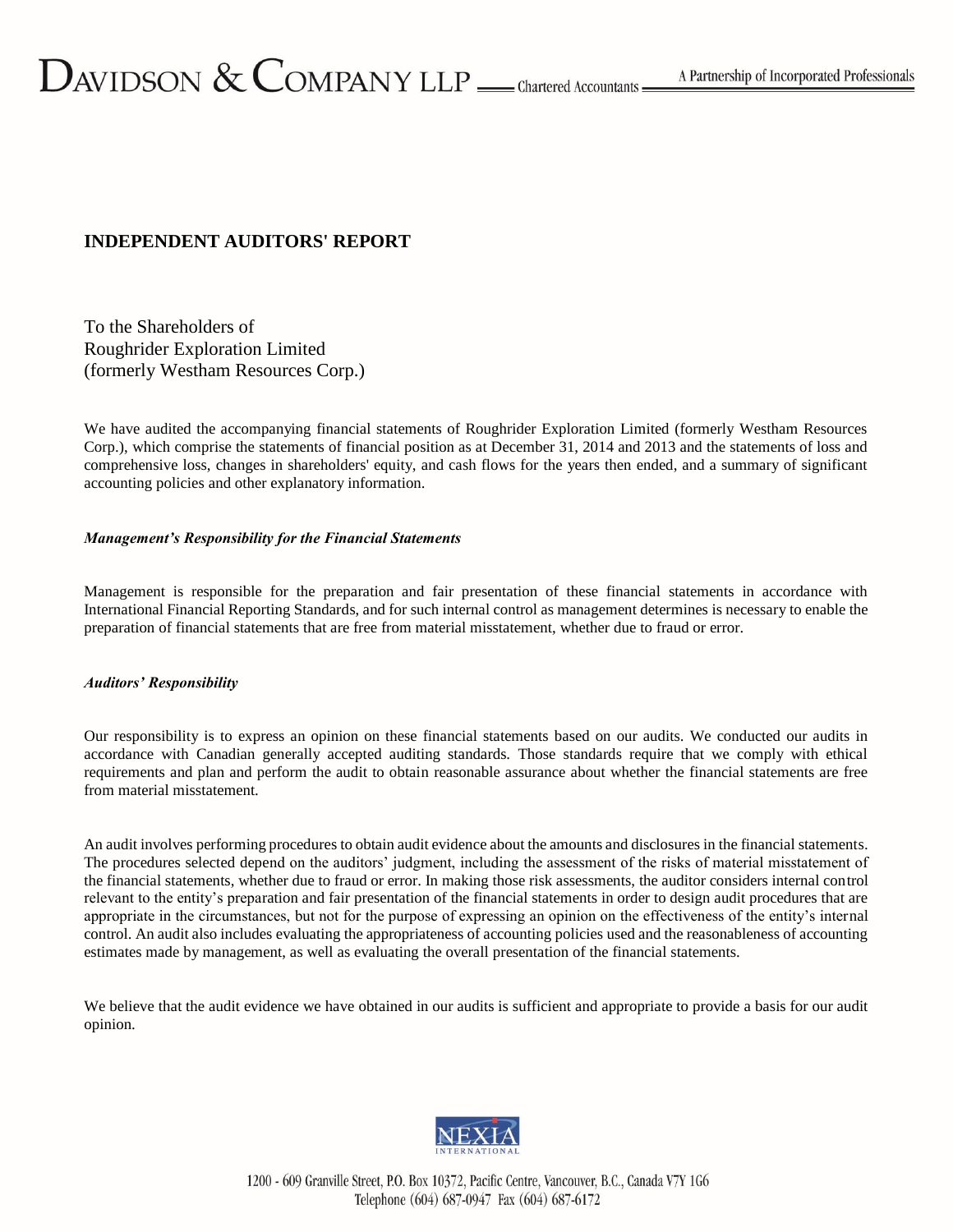#### *Opinion*

In our opinion, these financial statements present fairly, in all material respects, the financial position of Roughrider Exploration Limited (formerly Westham Resources Corp.) as at December 31, 2014 and 2013 and its financial performance and its cash flows for the years then ended in accordance with International Financial Reporting Standards.

### *Emphasis of Matter*

Without qualifying our opinion, we draw attention to Note 1 in the financial statements which describes conditions and matters that indicate the existence of a material uncertainty that may cast significant doubt about Roughrider Exploration Limited's (formerly Westham Resources Corp.) ability to continue as a going concern.

## **"DAVIDSON & COMPANY LLP"**

Vancouver, Canada Chartered Accountants

April 28, 2015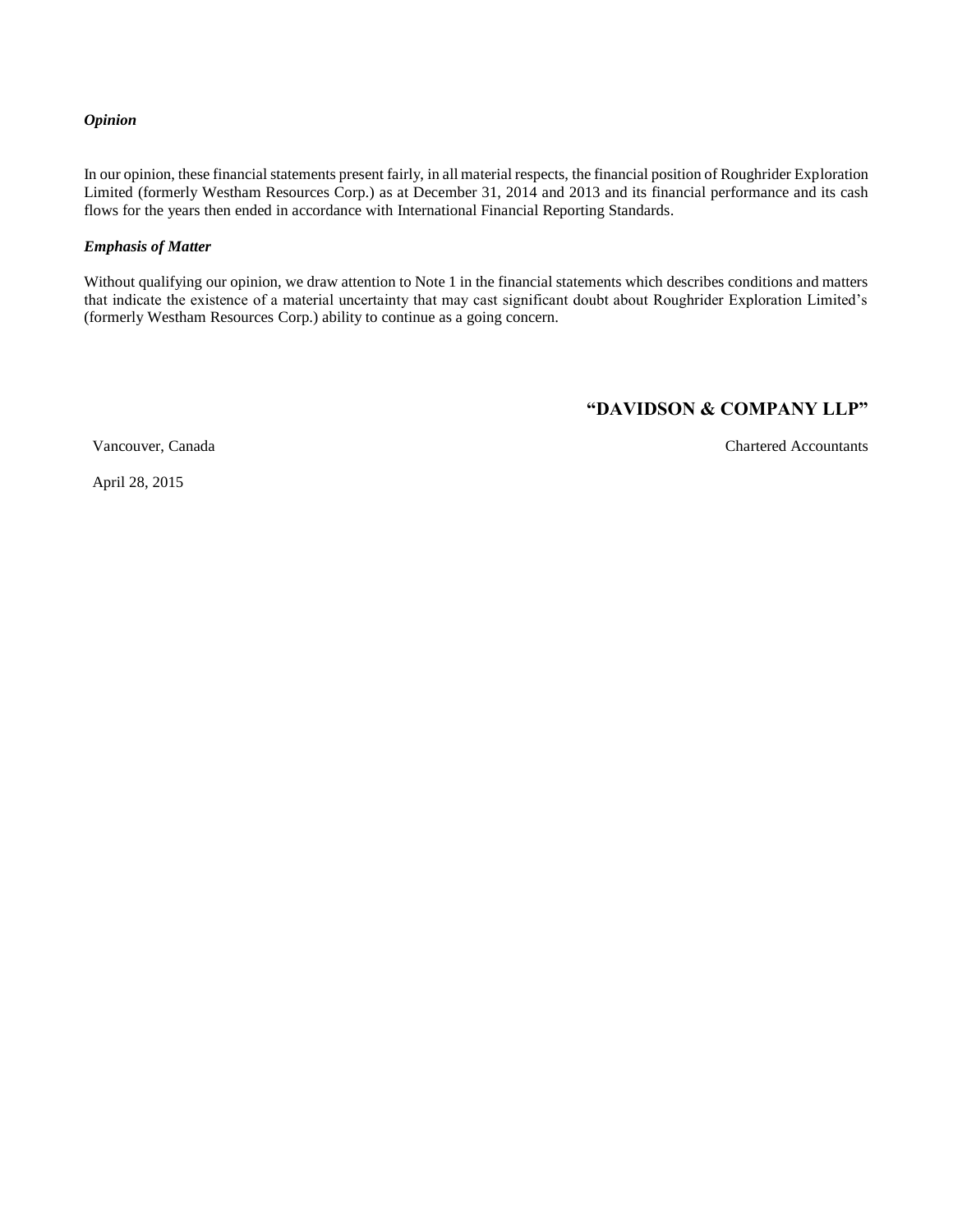## **ROUGHRIDER EXPLORATION LIMITED (FORMERLY WESTHAM RESOURCES CORP.) STATEMENTS OF FINANCIAL POSITION** *Expressed in Canadian Dollars*

|                                                                                                    | As at<br>December 31,<br>2014                    | As at<br>December 31,<br>2013     |
|----------------------------------------------------------------------------------------------------|--------------------------------------------------|-----------------------------------|
| <b>ASSETS</b>                                                                                      |                                                  |                                   |
| <b>Current assets</b><br>Cash and cash equivalents<br>Receivables<br>Prepaid expenses              | \$<br>1,300,201<br>80,481<br>10,464<br>1,391,146 | \$<br>241,257<br>7,035<br>248,292 |
| <b>Non-current assets</b><br>Exploration property acquisition costs (Note 4.a)<br>Security deposit | 620,382<br>2,000                                 |                                   |
|                                                                                                    | \$<br>2,013,528                                  | \$<br>248,292                     |
| <b>LIABILITIES AND SHAREHOLDERS' EQUITY</b>                                                        |                                                  |                                   |
| <b>Current liabilities</b><br>Accounts payable and accrued liabilities (Note 9)<br>Loans (Note 10) | \$<br>95,908<br>22,460<br>118,368                | \$<br>11,522<br>11,522            |
| <b>Non-current liabilities</b><br>Flow-through premium (Note 5)                                    | 33,360<br>151,728                                | 11,522                            |
| <b>Shareholders' equity</b><br>Capital stock (Note 6)<br>Other equity reserves<br>Deficit          | 3,496,652<br>451,212<br>(2,086,064)              | 290,375<br>6,000<br>(59,605)      |
|                                                                                                    | 1,861,800                                        | 236,770                           |
|                                                                                                    | \$<br>2,013,528                                  | \$<br>248,292                     |

**Nature and continuance of operations (Note 1) Related party transactions (Note [9\)](#page-20-0)**

**On behalf of the Board of Directors on April 28, 2015**

**Director Director**

*Signed "Scott Gibson" Signed "Alex Heath"*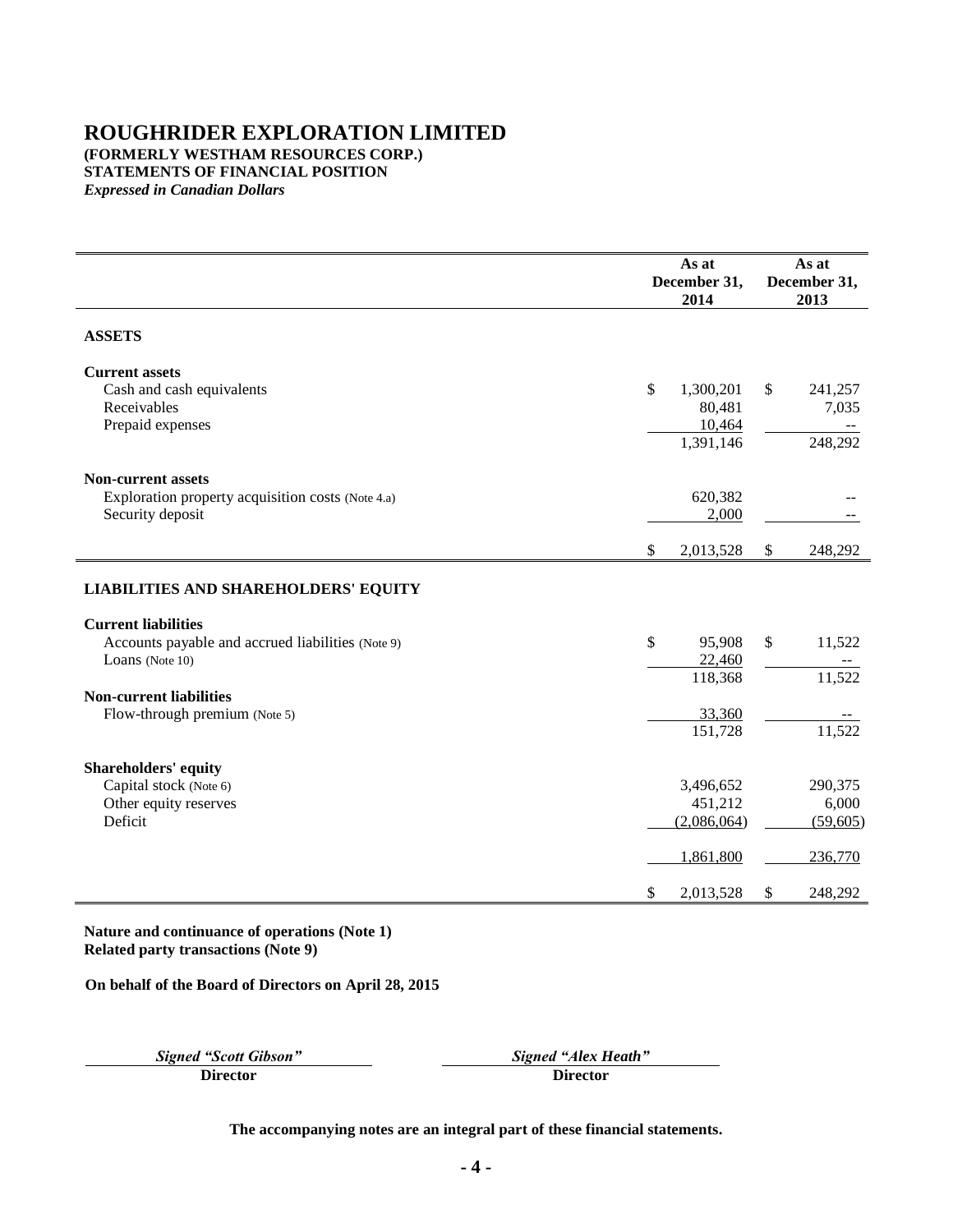## **ROUGHRIDER EXPLORATION LIMITED (FORMERLY WESTHAM RESOURCES CORP.) STATEMENTS OF LOSS AND COMPREHENSIVE LOSS** *Expressed in Canadian Dollars*

|                                                                                                                                                                                | For the<br>year<br>ended<br>December 31,<br>2014 |                                                                                    | For the<br>year<br>ended<br>December 31,<br>2013 |                         |
|--------------------------------------------------------------------------------------------------------------------------------------------------------------------------------|--------------------------------------------------|------------------------------------------------------------------------------------|--------------------------------------------------|-------------------------|
| Exploration expenses (Note 4.b)<br>Filing fees<br>Interest income<br>Marketing<br>Office expenses<br>Professional fees<br><b>Salaries</b><br>Share-based compensation (Note 6) | $\mathbb{S}$                                     | 1,308,846<br>28,926<br>(6,481)<br>52,278<br>16,646<br>78,783<br>182,047<br>365,414 | \$                                               | 14,767<br>214<br>12,300 |
| Loss and comprehensive loss for the year                                                                                                                                       | \$                                               | (2,026,459)                                                                        | $\mathbf{\$}$                                    | (27, 281)               |
| Basic and diluted loss per common share                                                                                                                                        | \$                                               | (0.17)                                                                             | \$                                               | (0.01)                  |
| Weighted average number of common shares outstanding                                                                                                                           |                                                  | 11,927,741                                                                         |                                                  | 1,960,000               |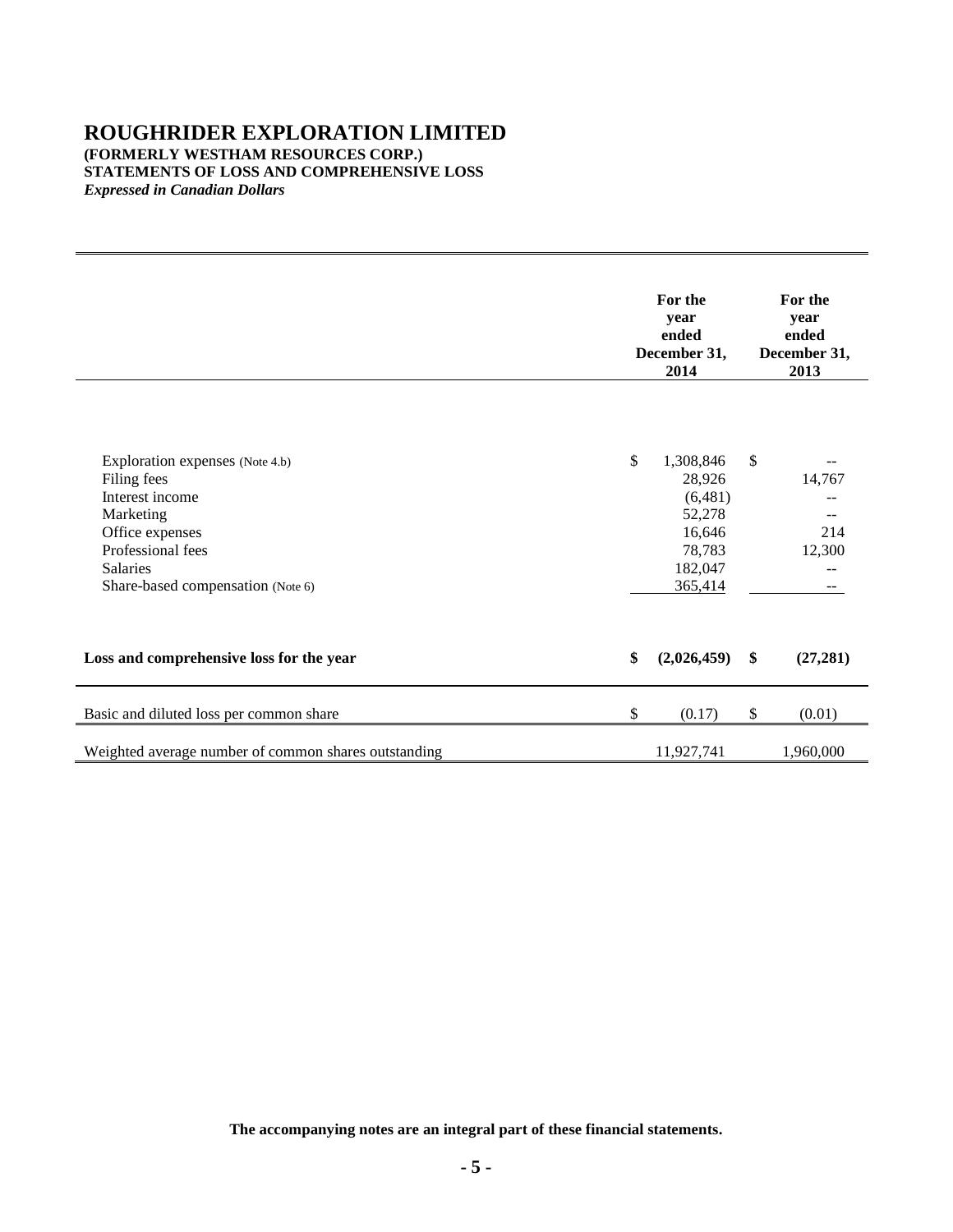## **ROUGHRIDER EXPLORATION LIMITED (FORMERLY WESTHAM RESOURCES CORP.) STATEMENT OF CHANGES IN SHAREHOLDERS' EQUITY** *Expressed in Canadian Dollars*

|                                                    | <b>Capital Stock</b>       |               |                                                  |                                         |                               |
|----------------------------------------------------|----------------------------|---------------|--------------------------------------------------|-----------------------------------------|-------------------------------|
|                                                    | Number of<br><b>Shares</b> | Amount        | <b>Other</b><br><b>Equity</b><br><b>Reserves</b> | <b>Deficit</b>                          | <b>Total</b><br><b>Equity</b> |
|                                                    |                            |               |                                                  |                                         |                               |
| Balance, December 31, 2012<br>Loss for the year    | 5,200,000                  | 290,375<br>\$ | \$<br>6,000<br>$\frac{1}{2}$                     | <sup>\$</sup><br>(32, 324)<br>(27, 281) | \$264,051<br>(27, 281)        |
| Balance, December 31, 2013                         | 5,200,000                  | 290,375       | 6,000                                            | (59,605)                                | 236,770                       |
| Qualifying transaction:                            |                            |               |                                                  |                                         |                               |
| Shares issued under option agreement               | 1,969,828                  | 433,362       |                                                  |                                         | 433,362                       |
| Units issued as private placement                  | 12,528,454                 | 2,756,260     |                                                  |                                         | 2,756,260                     |
| Unit issuance costs                                |                            | (249.659)     | 54,346                                           |                                         | (195, 313)                    |
| Flow-through shares issued<br>as private placement | 1,668,000                  | 300,240       |                                                  |                                         | 300,240                       |
| Flow-through premium                               |                            | (33,360)      |                                                  |                                         | (33,360)                      |
| Share issuance costs                               |                            | (41, 566)     | 11,700                                           |                                         | (29, 866)                     |
| Shares issued as acquisition costs                 | 100,000                    | 21,000        |                                                  |                                         | 21,000                        |
| Vesting of stock options                           |                            |               | 385,166                                          |                                         | 385,166                       |
| Exercise of warrants                               | 140,000                    | 20,000        | (6,000)                                          |                                         | 14,000                        |
| Loss for the year                                  |                            |               |                                                  | (2,026,459)                             | (2,026,459)                   |
| Balance, December 31, 2014                         | 21,606,282                 | \$3,496,652   | 451,212<br>\$                                    | \$(2,086,064)                           | \$1,861,800                   |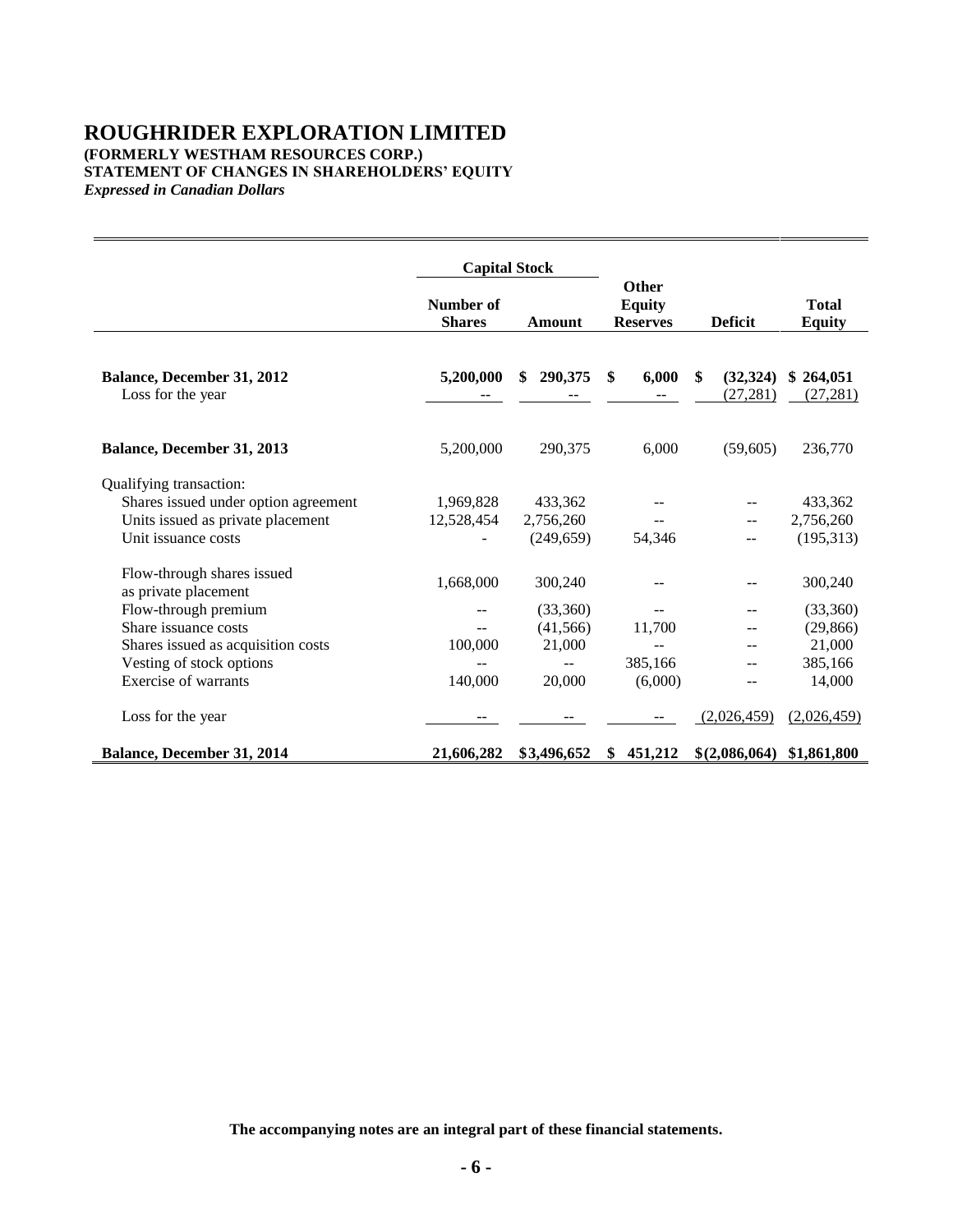# **ROUGHRIDER EXPLORATION LIMITED (FORMERLY WESTHAM RESOURCES CORP.)**

**STATEMENTS OF CASH FLOWS**

*Expressed in Canadian Dollars*

|                                                                                     | For the<br>year ended<br>December 31,<br>2014 | For the<br>year ended<br>December 31,<br>2013 |
|-------------------------------------------------------------------------------------|-----------------------------------------------|-----------------------------------------------|
| <b>OPERATING ACTIVITIES</b>                                                         |                                               |                                               |
| Loss for the year                                                                   | \$<br>(2,026,459)                             | \$<br>(27, 281)                               |
|                                                                                     |                                               |                                               |
| Items not affecting cash:<br>Share-based compensation expense                       | 385,166                                       |                                               |
| Changes in non-cash working capital items:                                          |                                               |                                               |
| Increase in receivables                                                             | (73, 446)                                     | (1,592)                                       |
| Increase in prepaid expenses                                                        | (10, 464)                                     |                                               |
| Increase in accounts payable and accrued liabilities                                | 84,386                                        | 5,522                                         |
| Net cash used in operating activities                                               | (1,640,817)                                   | (23, 351)                                     |
| <b>INVESTING ACTIVITIES</b>                                                         |                                               |                                               |
| Exploration property acquisition costs                                              | (166,020)                                     |                                               |
| Increase in security deposits                                                       | (2,000)                                       |                                               |
|                                                                                     |                                               |                                               |
| Net cash used in investing activities                                               | (168,020)                                     |                                               |
| <b>FINANCING ACTIVITIES</b>                                                         |                                               |                                               |
| Shares and warrants issued in private placements                                    | 3,056,500                                     |                                               |
| Issuance costs paid in cash for placements of shares and warrants                   | (225, 179)                                    |                                               |
| Proceeds from Loans                                                                 | 22,460                                        |                                               |
| Warrants exercised                                                                  | 14,000                                        |                                               |
| Net cash generated through financing activities                                     | 2,867,781                                     |                                               |
| Increase / (decrease) in cash and cash equivalents for the year                     | 1,058,944                                     | (23, 351)                                     |
| Cash and cash equivalents, beginning of year                                        | 241,257                                       | 264,608                                       |
| Cash and cash equivalents, end of year                                              | \$<br>1,300,201                               | \$<br>241,257                                 |
|                                                                                     |                                               |                                               |
| Cash and cash equivalents consist of:                                               |                                               |                                               |
| Cash                                                                                | \$<br>400,201                                 | \$<br>241,257                                 |
| Guaranteed investment certificate issued by a Canadian bank                         | \$<br>900,000                                 | \$                                            |
| Cash paid during the year for interest and taxes                                    | \$                                            | \$                                            |
| Non-cash transactions affecting cash flows from investing and financing activities: |                                               |                                               |
| Shares issued as exploration property acquisition costs                             | \$<br>454,362                                 | \$                                            |
| Black-Scholes valuation of warrants exercised                                       | 6,000                                         |                                               |
| Finder's warrant valuations                                                         | 66,046                                        |                                               |
| Premium on flow-through shares                                                      | \$<br>33,360                                  | $- -$                                         |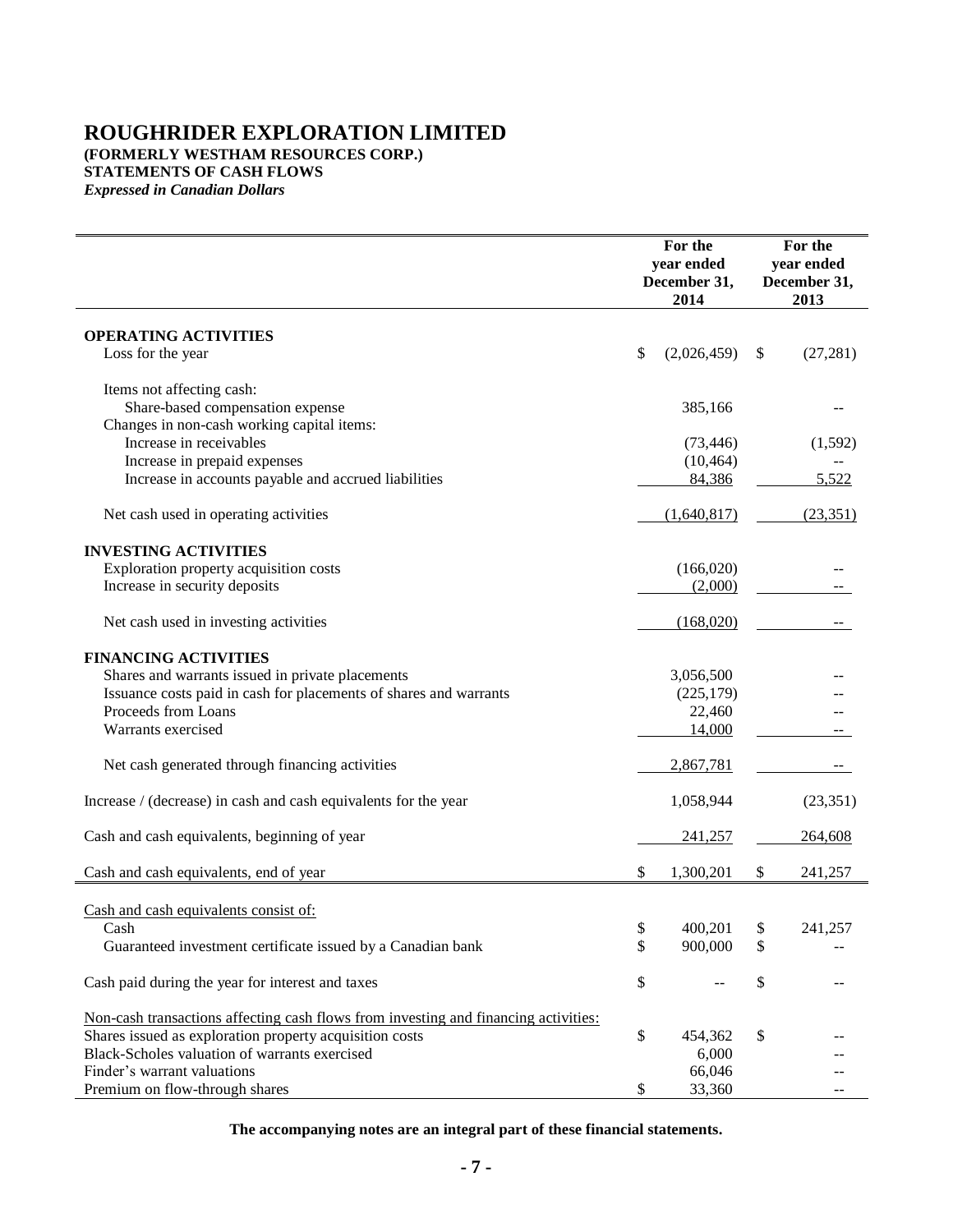**(FORMERLY WESTHAM RESOURCES CORP.)**

NOTES TO THE FINANCIAL STATEMENTS For the year ended December 31, 2014 *Expressed in Canadian Dollars*

## **1. NATURE AND CONTINUANCE OF OPERATIONS**

Roughrider Exploration Limited (formerly Westham Resources Corp.) ("Roughrider" or the "Company") was incorporated on December 7, 2011 under the *British Columbia Business Corporations Act*. Until July 16, 2014, Roughrider was a Capital Pool Company as defined in the TSX Venture Exchange ("TSX-V") Policy 2.4. During that period of time, the Company's sole business was the identification and evaluation of assets or businesses with a view to completing a Qualifying Transaction (also defined in TSX-V Policy 2.4). The Company completed its Qualifying Transaction on July 16, 2014 (Note [4.a\)](#page-13-0). On completion of the Qualifying Transaction, the Company was listed on the TSX Venture Exchange as a Tier 2 Mining Issuer and changed its name from Westham Resources Corp. to Roughrider Exploration Limited. The principal business of the Company is now the exploration of the Genesis property, a uranium project located to the northeast of the Athabasca Basin in Saskatchewan.

The address of the Company's head office is Suite 580 – 625 Howe Street, Vancouver, British Columbia, Canada V6C 2C6. The address of the Company's registered office is 1600 – 609 Granville Street, Vancouver, British Columbia, Canada V7Y 1C3.

These financial statements have been prepared in accordance with International Financial Reporting Standards ("IFRS") with the assumption that the Company will be able to realize its assets and discharge its liabilities in the normal course of business rather than through a process of forced liquidation. The financial statements do not include adjustments to amounts and classifications of assets and liabilities that might be necessary should the Company be unable to continue operations. The Company has no source of revenue, has an accumulated deficit of \$2,086,064 at December 31, 2014, and expects to incur further losses in order to explore the Genesis property. All of these factors may cast significant doubt upon the Company's ability to continue as a going concern and, therefore suggest that the Company may be unable to realize its assets and discharge its liabilities in the normal course of business.

The Company's continuing operations are dependent upon its ability to obtain sufficient financing to explore the Genesis property, and upon the successful exploration and development or sale of the Company's exploration projects. Although the Company has been successful in obtaining financing to begin this process, there is no assurance that it will be able to obtain adequate financing in the future, or that such financing will be on terms that are advantageous to the Company.

### **2. BASIS OF PREPARATION**

These financial statements, including comparatives, have been prepared using accounting policies consistent with IFRS as issued by the International Accounting Standards Board ("IASB") and are consistent with interpretations by the International Financial Reporting Interpretations Committee ("IFRIC").

The preparation of these financial statements required management to make certain estimates, judgments and assumptions that affect the reported amounts of assets and liabilities at the date of the financial statements (Note [7\)](#page-18-0). Actual results could differ from these estimates.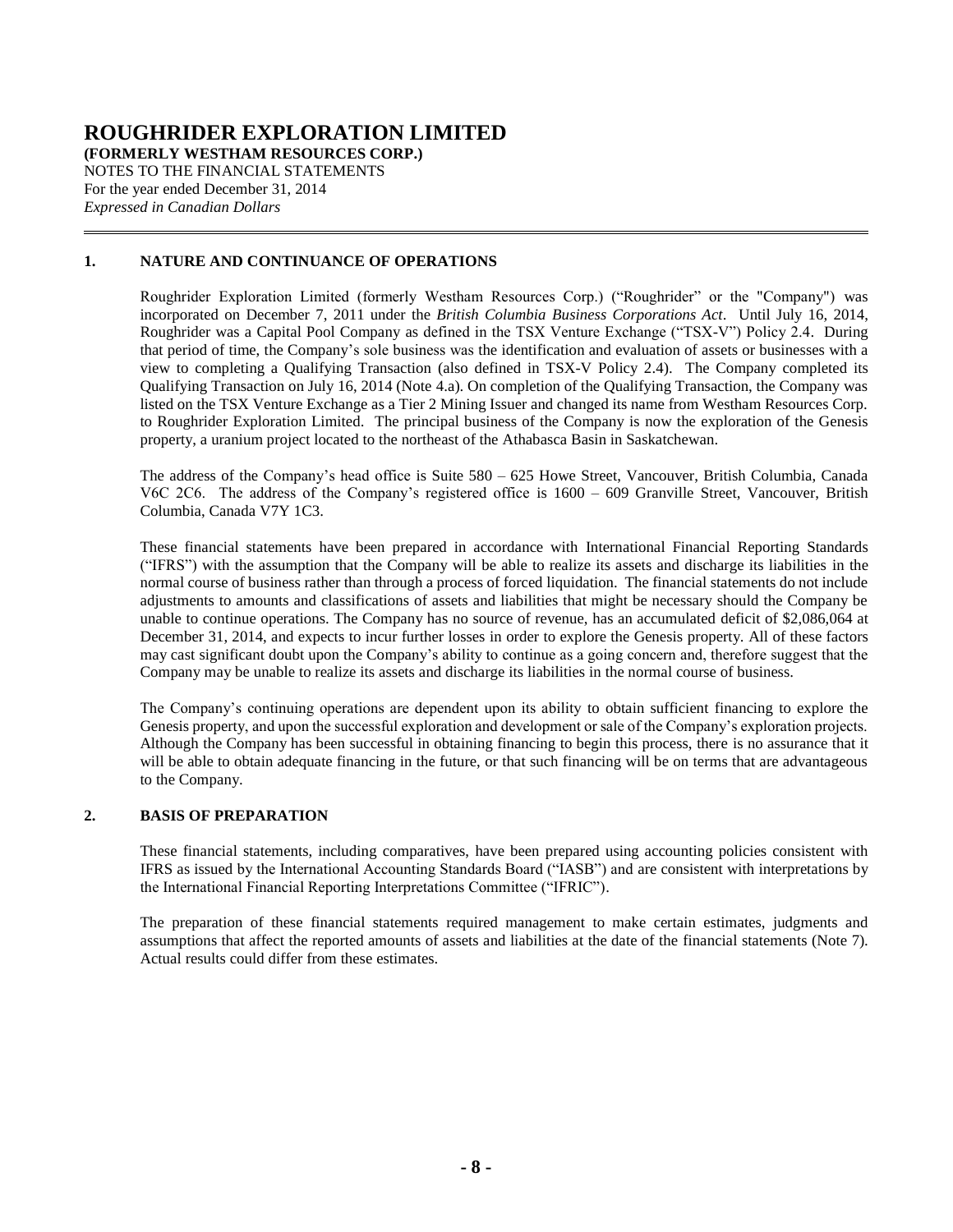**(FORMERLY WESTHAM RESOURCES CORP.)**

NOTES TO THE FINANCIAL STATEMENTS For the year ended December 31, 2014 *Expressed in Canadian Dollars*

## **3. SIGNIFICANT ACCOUNTING POLICIES**

### <span id="page-8-0"></span>**a. Basis of presentation**

These financial statements are expressed in Canadian dollars, the Company's functional and presentation currency, the currency of the primary economic environment in which it operates. These financial statements have been prepared on a historical cost basis, except for financial instruments classified as *financial instruments at fair value through profit and loss*, which are stated at their fair value. In addition, these financial statements have been prepared using the accrual basis of accounting except for cash flow information. The functional currency of the Company is the Canadian dollar.

## **b. Cash and cash equivalents**

Cash includes deposits held with banks that are available on demand. Cash equivalents, if any, are defined as financial instruments that are readily convertible to a known amount of cash and are subject to insignificant changes in value. As at December 31, 2014, the Company had \$400,201 (2013 - \$241,257) in cash, and \$900,000 (2013 – \$nil) in cash equivalents.

## **c. Exploration property acquisition costs**

Costs related to the acquisition of exploration properties are capitalized and deferred until such time as the property is either sold, or put into production. If, after management review, it is determined that capitalized acquisition costs are not recoverable over the estimated economic life of the property, or the property is abandoned, or management deems there to be an impairment in value, the property is written down to its net realizable value.

Costs related to the exploration and evaluation of properties are recognized in profit or loss as incurred, up to the time a decision is made to proceed with the development of the related exploration property due to the existence of economically recoverable reserves. A mineral resource is considered to have economic potential when it is expected that a documented resource can be legally and economically developed considering forecast metal prices.

Incoming option payments, or proceeds from the sale of royalty interests received by the Company are first applied to capitalised costs, with any excess recognized in profit or loss. Tax credits received are applied against the costs that generated the tax credit. The amounts shown for exploration and evaluation assets do not necessarily represent present or future values. Their recoverability is dependent upon the discovery of economically recoverable reserves, the ability of the Company to obtain the necessary financing to complete the exploration and evaluation, and future profitable production or proceeds from the disposition thereof.

### <span id="page-8-1"></span>**d. Impairment of non-financial assets**

The recoverability of amounts expended on exploration property acquisition costs is dependent upon the determination of economically recoverable ore reserves, confirmation of the Company's interest in the underlying mineral claims, the Company's ability to overcome the regulatory, financing and other hurdles in order to complete their development and future profitable production or proceeds from the disposition thereof.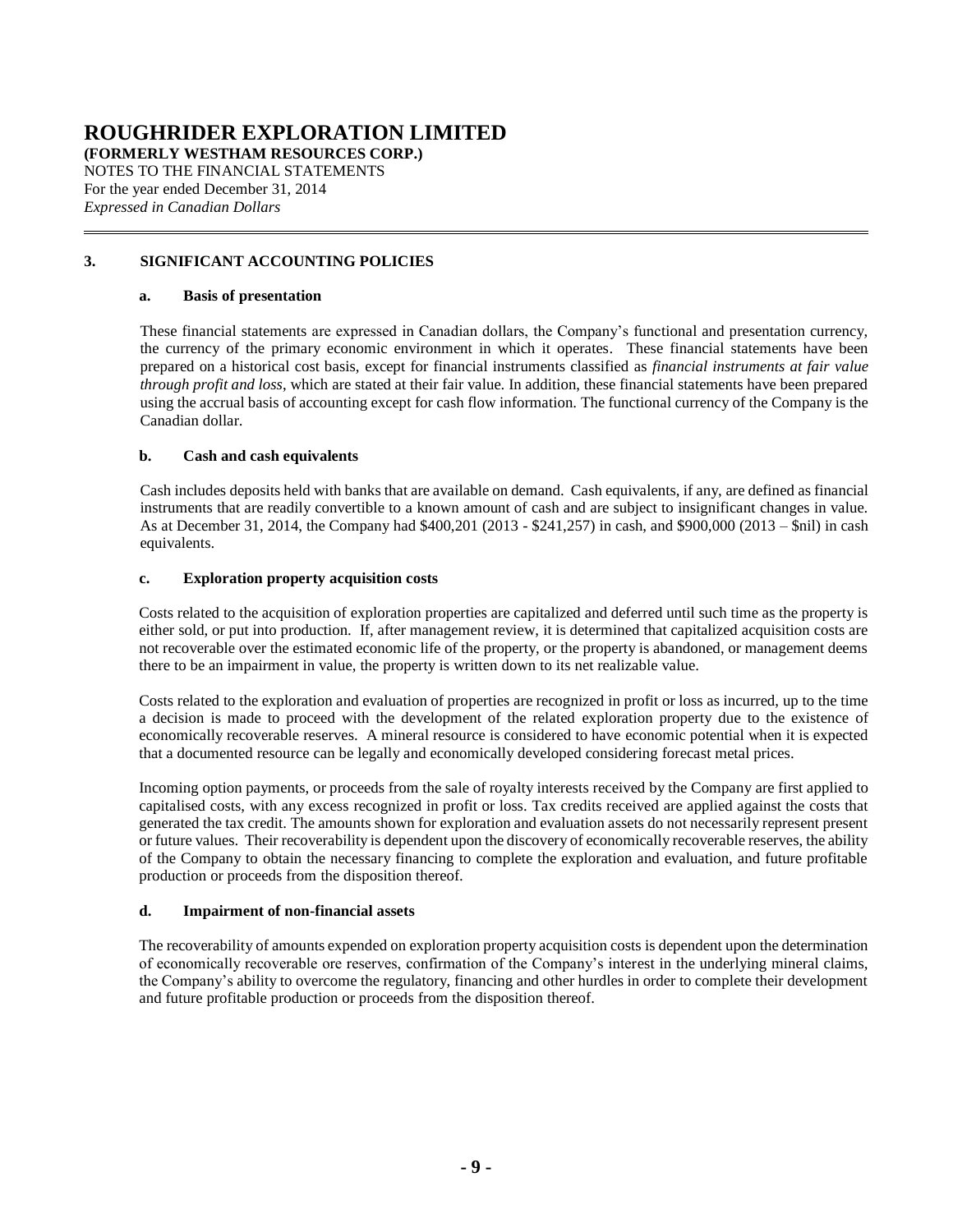**(FORMERLY WESTHAM RESOURCES CORP.)**

NOTES TO THE FINANCIAL STATEMENTS For the year ended December 31, 2014 *Expressed in Canadian Dollars*

## **[3.](#page-8-0) SIGNIFICANT ACCOUNTING POLICIES (CONTINUED)**

### **[d.](#page-8-1) Impairment of non-financial assets (continued)**

The Company performs impairment tests on property and equipment and exploration property interests when events or circumstances occur which indicate the assets may not be recoverable. Impairment assessments are carried out on a project-by-project basis.

When impairment indicators are identified, an impairment loss is recognized if the asset's carrying value exceeds its recoverable amount. The recoverable amount is the higher of the asset's value in use or the asset's fair value less costs to sell.

An impairment loss is reversed if there is an indication that there has been a favourable change in the estimates used to determine the recoverable amount. An impairment loss is reversed only to the extent that the asset's carrying amount does not exceed the carrying amounts that would have been determined (net of depreciation) if no impairment loss had been recognized.

### **e. Financial instruments**

Financial assets and liabilities are initially recognized at fair value on the statement of financial position when the Company becomes a party to the contractual provisions of the instrument. The Company has classified each financial instrument into one of the following categories: (1) financial assets or liabilities at fair value through profit or loss ("FVTPL"), (2) financial assets available-for-sale, (3) financial assets held-to-maturity, (4) loans and receivables, and (5) other financial liabilities. Measurement in subsequent periods depends on the financial instrument's classification.

Financial assets and liabilities at FVTPL are subsequently measured at fair value with changes in those fair values recognized in profit or loss. Financial assets "available-for-sale" are subsequently measured at fair value with changes in fair value recognized in other comprehensive income (loss), net of tax. Financial assets "held-to-maturity", "loans and receivables", and "other financial liabilities" are subsequently measured at amortized cost using the effective interest rate method.

The Company's cash and cash equivalents are classified as FVTPL. Subsequent measurement is at fair value with changes in fair value recognized in profit or loss.

Receivables and security deposits are classified as loans and receivables and are thus recorded at amortized cost, net of anticipated collection costs, if any.

Accounts payable and accrued liabilities and loans are classified as other liabilities, initially recorded at fair value and subsequently measured at amortized cost.

Financial instrument fair values are classified within a hierarchy that prioritizes the inputs to fair value measurement. The three levels of the fair value hierarchy are:

- Level 1 Valuation based on quoted prices (unadjusted) in active markets for identical assets or liabilities;
- Level 2 Valuation based on directly or indirectly observable inputs (other than Level 1 inputs) such as quoted interest or currency exchange rates; and
- Level 3 Valuation based on significant inputs that are not based on observable market data such as discounted cash flow methodologies based on internal cash flow forecasts.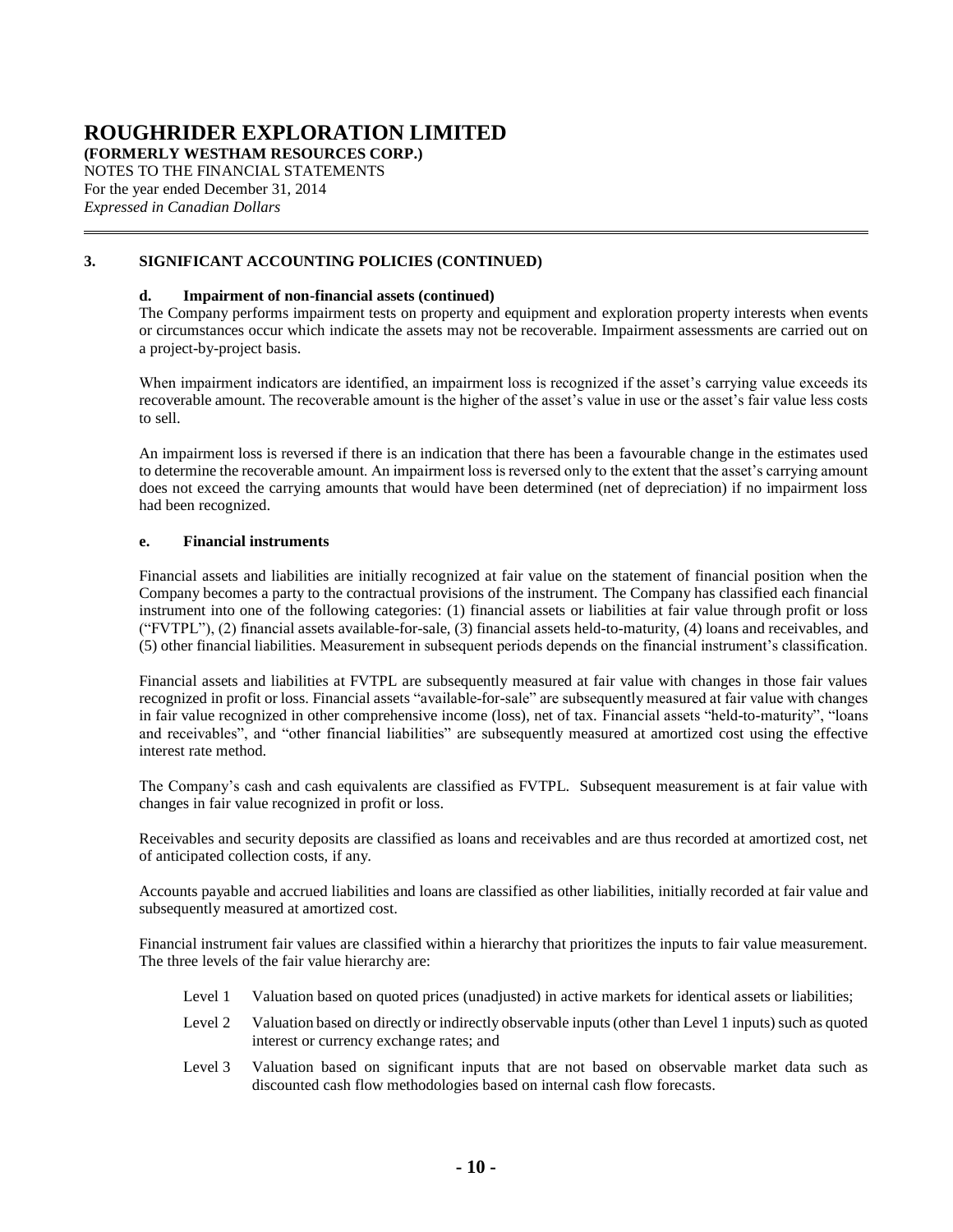**(FORMERLY WESTHAM RESOURCES CORP.)**

NOTES TO THE FINANCIAL STATEMENTS For the year ended December 31, 2014 *Expressed in Canadian Dollars*

## **[3.](#page-8-0) SIGNIFICANT ACCOUNTING POLICIES (CONTINUED)**

## **f. Impairment of financial assets**

At each reporting date, for financial assets classified as other than FVTPL, the Company assesses whether there is objective evidence that a financial asset is impaired. If such evidence exists, the Company recognizes an impairment loss.

For financial assets classified as available-for-sale, where a decline in the fair value constitutes objective evidence of impairment, the amount of the loss is removed from equity and recognized in the statement of loss and comprehensive loss.

For financial assets carried at amortized cost, the loss is the difference between the amortized cost of the receivable and the present value of the estimated future cash flows, discounted using the instrument's original effective interest rate. The carrying amount of the asset is reduced by this amount either directly or indirectly through the use of an allowance account.

Impairment losses on financial assets carried at amortized cost are reversed in subsequent periods if the amount of the loss decreases and the decrease can be related objectively to an event or condition occurring after the impairment was recognized.

### **g. Share issuance costs**

Professional, consulting, regulatory and other costs directly attributable to financing transactions are recorded as deferred share issuance costs until the financing transactions are completed, if the completion of the transaction is considered likely; otherwise they are expensed as incurred. Share issuance costs are charged to capital stock when the related shares are issued. Deferred share issuance costs related to financing transactions that are not eventually completed are charged to expenses.

### **h. Share-based payments**

The Company applies the fair value method of accounting for all stock option awards. Under this method, compensation expense attributed to the award of options to employees is measured at the fair value of the award on the date of grant, and is recognized over the vesting period of the award. Share-based payments to non-employees are valued based on the fair value of the service received, if reliably determinable, otherwise based on the fair value of the award granted. Valuation is calculated based on the date at which the Company receives the service. If and when the stock options are ultimately exercised, the applicable amounts of other equity reserves are transferred to capital stock.

The fair value of instruments granted is measured using the Black-Scholes Option Pricing Model, taking into account the terms and conditions under which the instruments are granted. The fair value of the awards is adjusted by an estimate of the number of awards that are expected to vest as a result of non-market conditions. At each statement of financial position date, the Company revises its estimates of the number of options that are expected to vest based on the non-market conditions including the impact of the revision to original estimates, if any, with corresponding adjustments to equity.

Warrants issued with a common share, as part of a unit offering, are valued using the residual value method. A value representing the premium to the market-price that is obtained (if any) during the issuance is attributed to the warrant.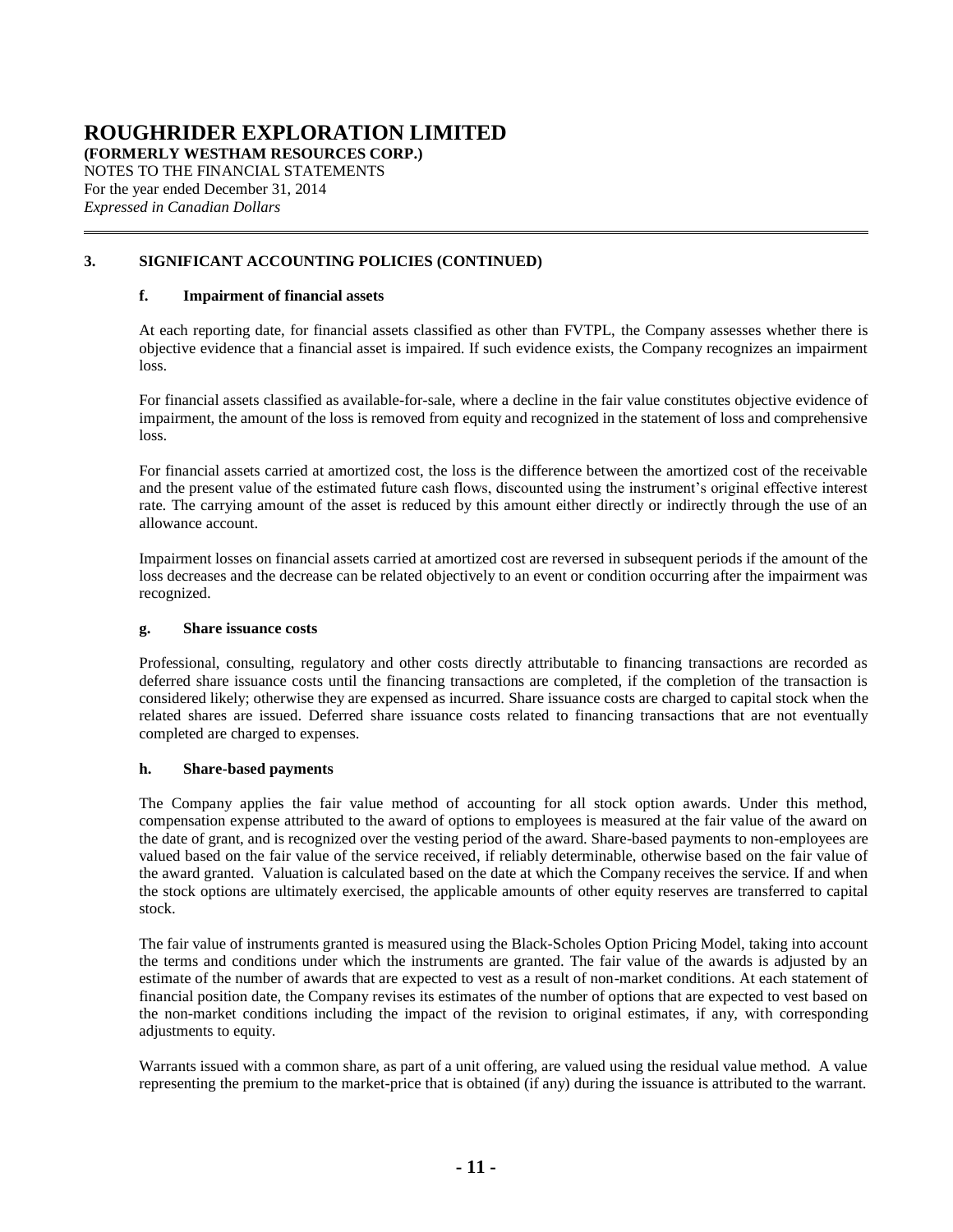**(FORMERLY WESTHAM RESOURCES CORP.)**

NOTES TO THE FINANCIAL STATEMENTS For the year ended December 31, 2014 *Expressed in Canadian Dollars*

## **[3.](#page-8-0) SIGNIFICANT ACCOUNTING POLICIES (CONTINUED)**

## **i. Flow-through shares**

Tax law in Canada permits the Company to transfer certain corporate tax losses to investors for their deduction, through a mechanism known as flow-through shares. When an investor purchases flow-through shares from the Company, the Company recognizes a liability for the premium paid for the flow-through shares that is in excess of the market value of shares without flow-through features at the time of issue. As qualifying expenditures are incurred, the Company decreases the liability for the flow-through share premium and transfers the amounts to profit or loss.

### **j. Income taxes**

Income tax is recognized in profit or loss except to the extent that it relates to items recognized directly in equity, in which case it is recognized in equity. Current tax expense is the expected tax payable on the taxable income for the year, using tax rates enacted or substantively enacted at period end, adjusted for amendments to tax payable with regards to previous years.

Deferred tax is recorded by providing for temporary differences between the carrying amounts of assets and liabilities for financial reporting purposes and the amounts used for taxation purposes. The following temporary differences are not provided for: goodwill not deductible for tax purposes; the initial recognition of assets or liabilities that affect neither accounting nor taxable loss; and differences relating to investments in subsidiaries to the extent that they will probably not reverse in the foreseeable future. The amount of deferred tax provided is based on the expected manner of realization or settlement of the carrying amount of assets and liabilities, using tax rates enacted or substantively enacted at the statement of financial position date.

A deferred tax asset is recognized only to the extent that it is probable that future taxable profits will be available against which the asset can be utilized.

Deferred tax assets and liabilities are offset when there is a legally enforceable right to set off current tax assets against current tax liabilities and when they relate to income taxes levied by the same taxation authority and the Company intends to settle its current tax assets and liabilities on a net basis.

### **k. Loss per share**

The Company presents basic loss per share for its common shares, calculated by dividing the loss attributable to common shareholders of the Company by the weighted average number of common shares outstanding during the period. Diluted loss per share does not adjust the loss attributable to common shareholders or the weighted average number of common shares outstanding when the effect is anti-dilutive.

Shares held in escrow, other than where their release is subject to the passage of time, are not included in the calculation of the weighted average number of shares outstanding.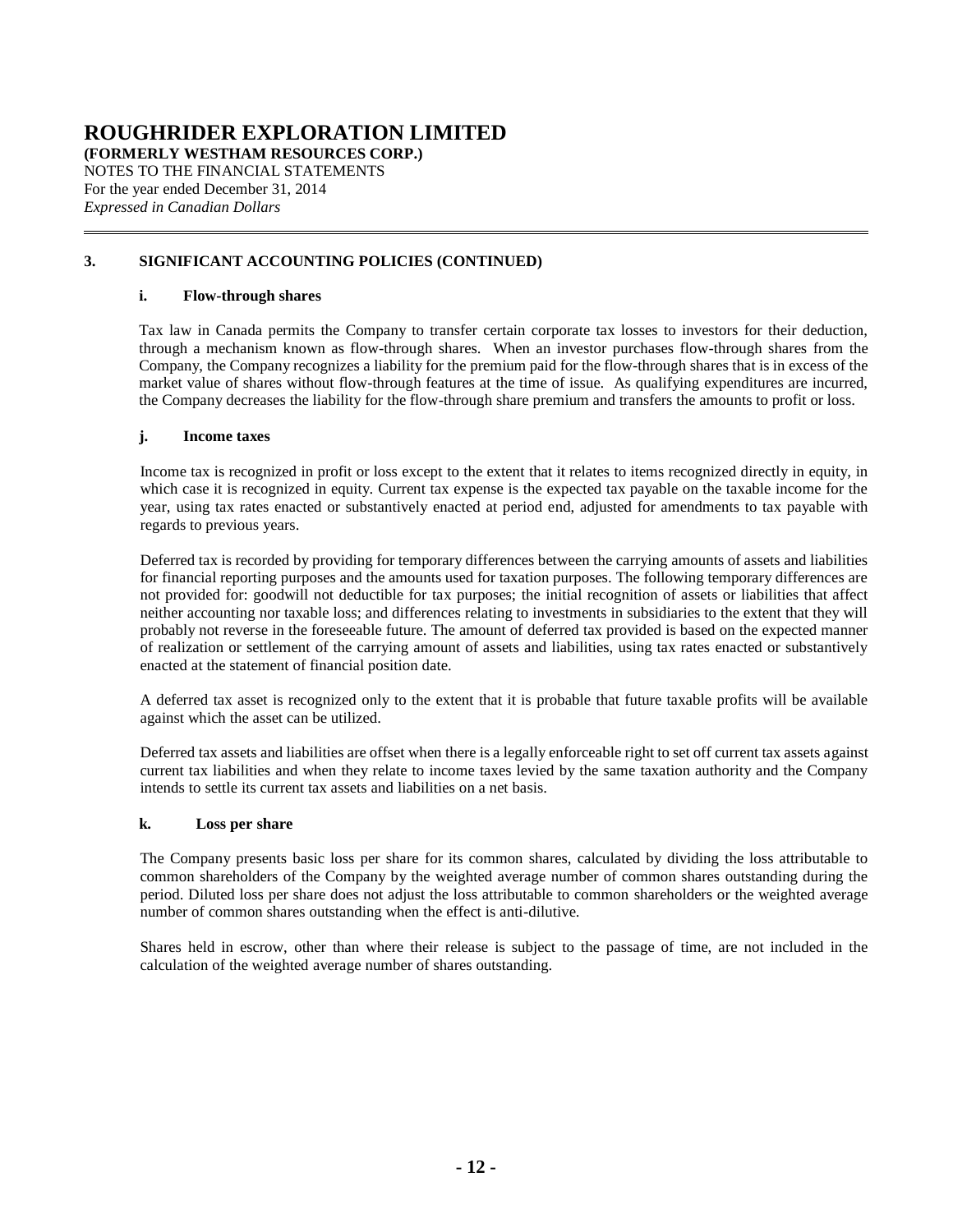**(FORMERLY WESTHAM RESOURCES CORP.)**

NOTES TO THE FINANCIAL STATEMENTS For the year ended December 31, 2014 *Expressed in Canadian Dollars*

## **[3.](#page-8-0) SIGNIFICANT ACCOUNTING POLICIES (CONTINUED)**

## **l. Foreign currency translation**

Any transaction denominated in a foreign currency is translated into the functional currency using the exchange rate prevailing at the date of the transaction or the date of valuation where items are re-measured. Foreign exchange gains and losses resulting from the settlement of such transactions and from the translation at period end exchange rates of monetary assets and liabilities denominated in foreign currencies are recognized in profit or loss.

### **m. Decommissioning and restoration provisions**

Decommissioning and restoration provisions are recorded when a present legal or constructive obligation exists as a result of past events where it is probable that an outflow of resources embodying economic benefits will be required to settle the obligation, and a reliable estimate of the amount of the obligation can be made.

The amount recognized as a provision is the best estimate of the consideration required to settle the present obligation at the reporting date, taking into account the risks and uncertainties surrounding the obligation and discount rates. Where a provision is measured using the cash flows estimated to settle the present obligation, its carrying amount is the present value of those cash flows discounted for the market discount rate.

Over time the discounted liability is increased for the changes in the present value based on the current market discount rates and liability risks. When some or all of the economic benefits required to settle a provision are expected to be recovered from a third party, the receivable is recognized as an asset if it is virtually certain that reimbursement will be received and the amount receivable can be measured reliably.

Changes in reclamation estimates are accounted for prospectively as a change in the corresponding capitalized cost.

The Company did not have any decommissioning and restoration provisions for the years presented.

## **n. Adoption of new standards and interpretations**

Effective January 1, 2014, the following new or amended standards relevant to the entity were adopted but have had no material impact on the financial statements:

- IAS 32, Financial Instruments: Presentation: This standard has been amended to clarify requirements for offsetting financial assets and liabilities.
- IAS 36, Impairment of Assets: This standard was amended to address the disclosures required regarding the recoverable amount of impaired assets or cash generating units for periods in which an impairment loss has been recognized or reversed.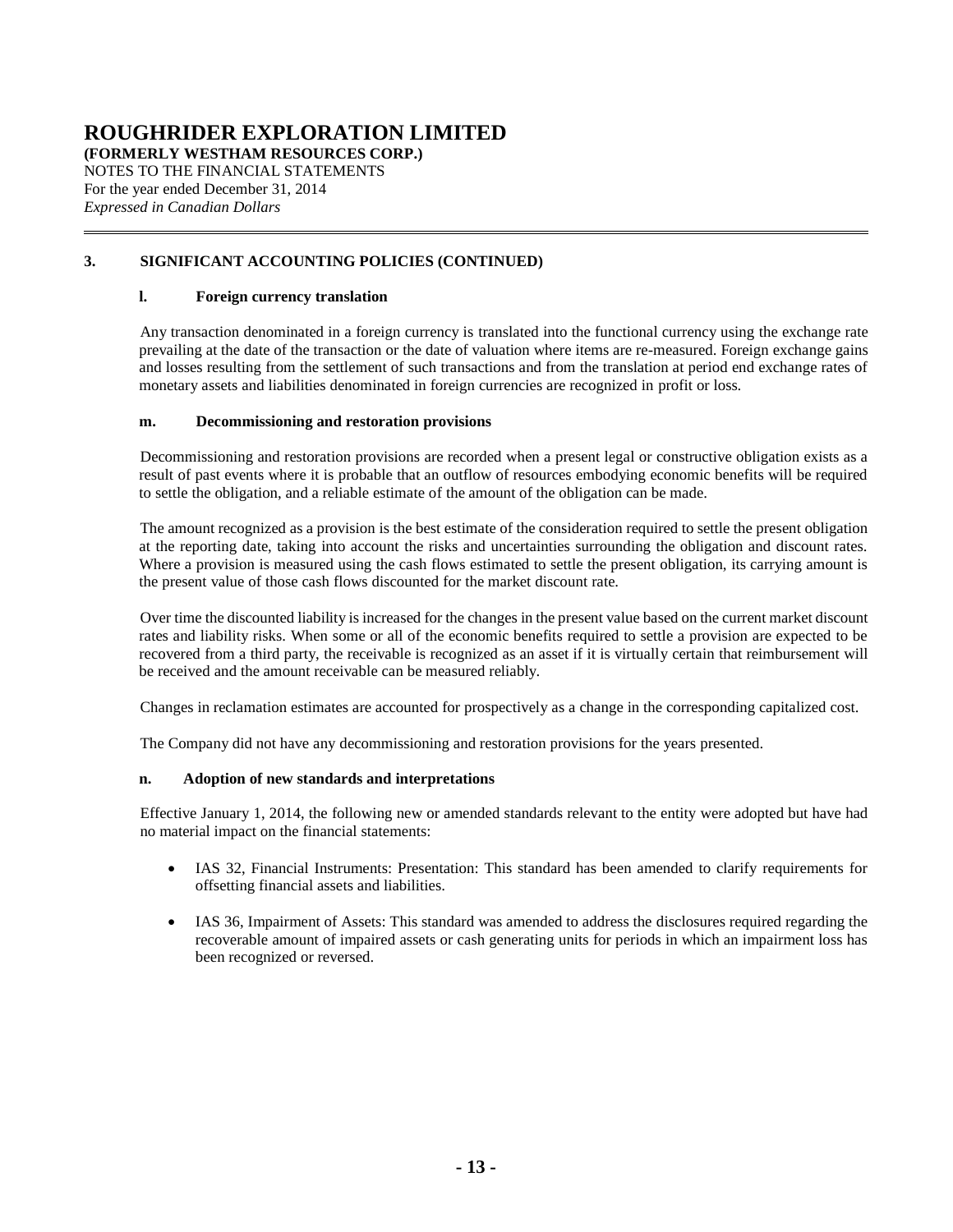**(FORMERLY WESTHAM RESOURCES CORP.)**

NOTES TO THE FINANCIAL STATEMENTS For the year ended December 31, 2014 *Expressed in Canadian Dollars*

## **[3.](#page-8-0) SIGNIFICANT ACCOUNTING POLICIES (CONTINUED)**

### **o. Recent accounting pronouncements**

Certain new or amended accounting standards and interpretations have been published which are not yet effective for years ended December 31, 2014. The following standards are relevant to the Company and are expected not to have a material impact on the Company's financial statements, but may result in additional disclosures in future years:

- IFRS 7, Financial Instruments: Disclosures: This standard was amended to require additional disclosures on transition from IAS 39 and IFRS 9. It is effective for annual periods beginning on or after January 1, 2015.
- IFRS 9, Financial Instruments: This new standard replaces IAS 9 and describes classification and measurement of financial instruments. It is effective for annual periods commencing on or after January 1, 2018.

## <span id="page-13-1"></span><span id="page-13-0"></span>**4. EXPLORATION PROPERTY**

### **a. Acquisition costs**

|                                     | Genesis<br>property | Other Canadian<br>properties | Total     |
|-------------------------------------|---------------------|------------------------------|-----------|
| Balance, December 31, 2013 and 2012 | $- -$               | $-$                          | $- -$     |
| Cash payment                        | 125,000             |                              | 125,000   |
| Share payment (Note 6.a)            | 433,362             |                              | 433,362   |
| Share payment (Note 6.c)            | 21,000              | --                           | 21,000    |
| Staking costs                       | 29.531              | 11.489                       | 41,020    |
| December 31, 2014                   | \$608,893           | \$11,489                     | \$620,382 |

#### **Genesis property**

On July 16, 2014, the Company closed its Qualifying Transaction with Kivalliq, a British Columbia Company listed on the TSX Venture Exchange (TSXV: KIV). Roughrider and Kivalliq have entered into an option agreement under which Roughrider may earn up to an 85% interest in Kivalliq's "Genesis" uranium project (the "Genesis property").

In order to earn the full 85% interest in the Genesis property the Company must complete \$5,000,000 in exploration expenditures, make \$1,000,000 in cash payments and issue to Kivalliq 3,939,656 common shares over a period of four years. In connection with the closing of the Qualifying Transaction, the Company made an initial cash payment of \$125,000 to Kivalliq and issued 1,969,828 common shares to Kivalliq.

The execution of the option agreement and the advance of initial consideration to Kivalliq thereunder served as the Company's Qualifying Transaction under the policies of the TSX Venture Exchange. As a result, on completion of the Qualifying Transaction, the Company was listed on the TSX Venture Exchange as a Tier 2 Mining Issuer and changed its name from Westham Resources Corp. to Roughrider Exploration Limited.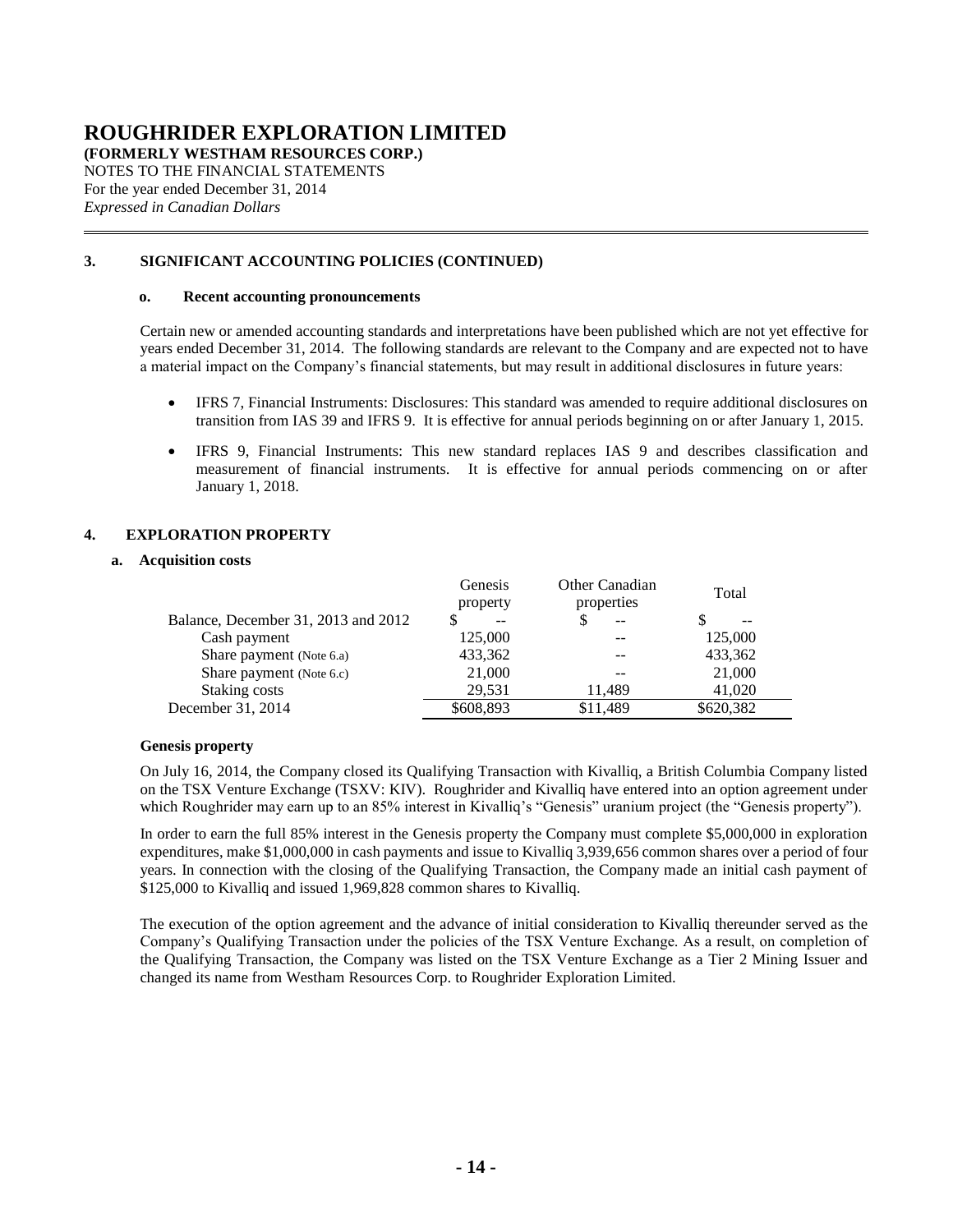**(FORMERLY WESTHAM RESOURCES CORP.)**

NOTES TO THE FINANCIAL STATEMENTS For the year ended December 31, 2014 *Expressed in Canadian Dollars*

## **[4.](#page-13-1) EXPLORATION PROPERTY (CONTINUED)**

#### **[a.](#page-13-0) Acquisition costs (continued)**

#### **Genesis property (continued)**

Under the terms of the option agreement, the Company may earn an initial 50% interest by making cash payments, incurring expenditures, and issuing shares as follows:

|                                        | Payments         | Expenditures       | Common shares     |
|----------------------------------------|------------------|--------------------|-------------------|
| On the effective date of the agreement | $$125,000^{(1)}$ | N/A                | $1,969,828^{(1)}$ |
| On or before December 31, 2014         | N/A              | $$1,000,000^{(1)}$ | N/A               |
| On or before August 31, 2016           | \$175,000        | \$1,500,000        | 1.969.828         |
| $(1)$ $\ldots$                         |                  |                    | 21.221            |

 $<sup>(1)</sup>$ - this amount has been paid, this expenditure incurred, or these shares issued as of December 31, 2014</sup>

The Company may acquire a further 35% interest (for an aggregate 85% interest) by making cash payments, incurring expenditures, and issuing shares as follows:

|                              | Payments  | Expenditures | Common shares |
|------------------------------|-----------|--------------|---------------|
| On or before August 31, 2017 | \$250,000 | N/A          | N/A           |
| On or before August 31, 2018 | \$450,000 | \$2,500,000  | N/A           |

### **Other Canadian properties**

Roughrider has added selected properties to the portfolio of uranium assets, while maintaining the overall focus on the Genesis Property. These other Canadian properties are outside the Genesis joint venture, and are 100% owned by Roughrider.

#### <span id="page-14-0"></span>**b. Exploration expenses**

No exploration costs were incurred prior to completion of the Qualifying Transaction on July 16, 2014.

|                                                                  |    | Genesis property |
|------------------------------------------------------------------|----|------------------|
| Airborne geophysical survey                                      | \$ | 441,928          |
| Assays                                                           |    | 74,402           |
| Communications                                                   |    | 5,914            |
| Conferences                                                      |    | 2,707            |
| Fuel                                                             |    | 165,033          |
| Helicopter                                                       |    | 191,178          |
| Materials                                                        |    | 40,256           |
| Meals and accommodation                                          |    | 77,661           |
| Personnel time                                                   |    | 240,970          |
| Shipping                                                         |    | 25,034           |
| Stock based compensation (Note 6)                                |    | 19,752           |
| Travel                                                           |    | 24,011           |
| Total exploration costs<br>for the year ended December 31, 2014: | S  | 1,308,846        |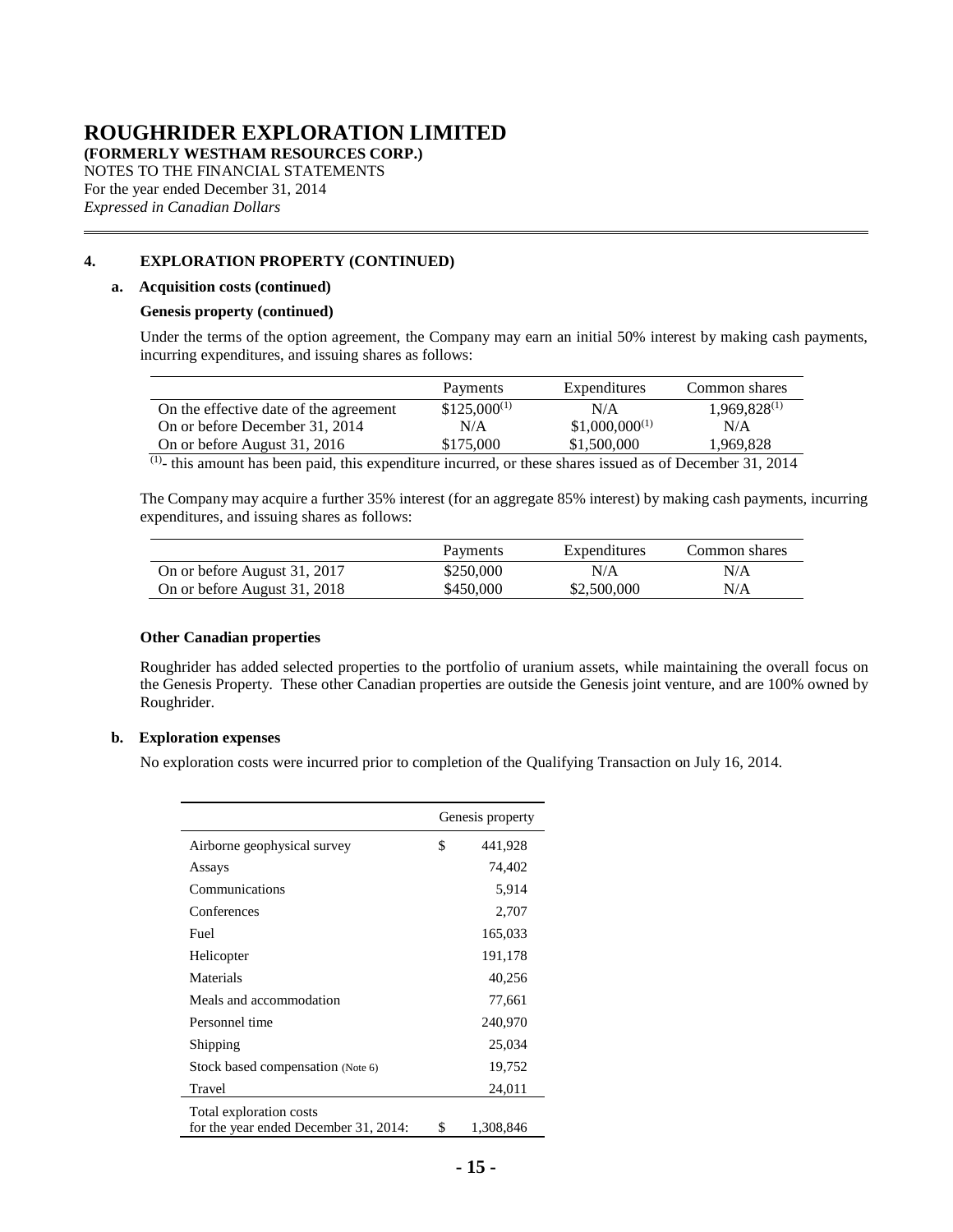**(FORMERLY WESTHAM RESOURCES CORP.)**

NOTES TO THE FINANCIAL STATEMENTS For the year ended December 31, 2014 *Expressed in Canadian Dollars*

## <span id="page-15-0"></span>**5. FLOW THROUGH PREMIUM LIABILITY**

On December 31, 2014, the Company completed a flow-through private placement of 1,668,000 flow-through shares at a price of \$0.18 per share. A \$33,360 flow-through share premium liability was recorded pursuant to this financing.

## <span id="page-15-1"></span>**6. CAPITAL STOCK**

### **Authorized:**

Unlimited common shares with no par value and unlimited preferred shares with no par value.

### **Issuances and Initial Public Offering**

During the year ended December 31, 2014 the following share issuances were completed:

- <span id="page-15-2"></span>a) In connection with the closing of the Qualifying Transaction (Note [4.a\)](#page-13-0), the Company issued 1,969,828 common shares to Kivalliq, valued at \$433,362.
- b) Concurrent with the closing of the Qualifying Transaction, the Company also completed a private placement of 12,528,454 units at \$0.22 per unit for gross proceeds of \$2,756,260. Each unit was comprised of one common share and one-half of one non-transferrable warrant (a "Unit"), with each whole warrant (a "Warrant") entitling the holder to purchase one common share at a price of \$0.35 per share for a period of three years after the date of issuance. Due to rounding, a total of 6,264,226 warrants were issued as part of the units. In connection with the closing of the private placement, Roughrider paid unit issuance costs totaling \$195,313 in cash, and issued an aggregate of 469,980 finder's warrants (the "Finder's Warrants") valued at \$54,346, to certain arm's length parties. Each Finder's Warrant entitles the holder to purchase one common share at a price of \$0.22 per common share for a period of two years after the closing of the private placement.
- <span id="page-15-3"></span>c) On November 3, 2014 Roughrider purchased a Saskatchewan mineral claim outright from an arm's length party for 100,000 Roughrider common shares, valued at \$21,000. This claim was added to the Genesis property.
- d) On December 31, 2014, the Company completed a flow-through private placement of 1,668,000 flow-through shares at a price of \$0.18 per share for gross proceeds of \$300,240. The Company paid cash finder's fees of \$24,020 and issued 133,440 finder's warrants valued at \$11,700. Each of these finder's warrants entitles the holder to purchase one non flow-through common share at a price of \$0.18 per common share until June 30, 2016. The Company incurred additional costs of \$5,846 in connection with this financing.
- e) The Company issued 140,000 common shares for gross proceeds of \$14,000 upon the exercise of warrants which had a fair value when granted of \$6,000.

During the year ended December 31, 2013, the Company had no capital stock transactions.

#### **Escrowed shares**

As at December 31, 2014, the Company has 2,916,000 shares held in escrow (2013 – 3,240,000). Under the escrow agreement, 10% (324,000 shares) of the originally escrowed common shares were released from escrow on the issuance of the Final Exchange Bulletin following completion of the Qualifying Transaction (Note [4.a\)](#page-13-0). Additional tranches of 15% (486,000 shares) will be released on January 16, 2015; July 16, 2015; January 16, 2016; July 16, 2016; January 16, 2017; and July 16, 2017.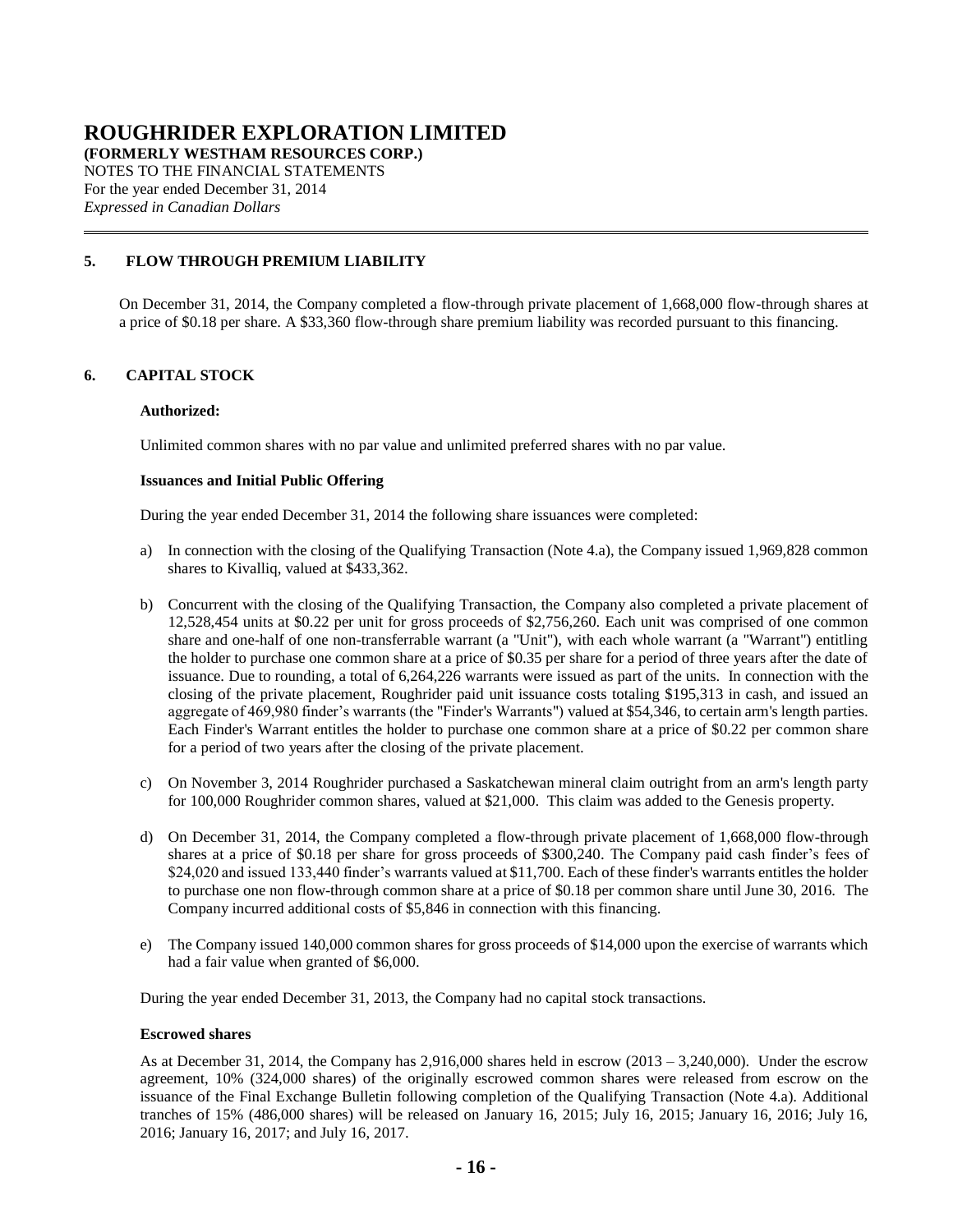**(FORMERLY WESTHAM RESOURCES CORP.)**

NOTES TO THE FINANCIAL STATEMENTS For the year ended December 31, 2014 *Expressed in Canadian Dollars*

## **[6.](#page-15-1) CAPITAL STOCK (CONTINUED)**

#### **Stock options**

The Company has established a share purchase option plan whereby the Board of Directors may grant options to directors, officers, employees or consultants. The goal of this plan is to more closely align the interests of optionholders with the interests of shareholders.

The Company has been authorized by its shareholders to grant stock options numbering up to ten percent (10%) of the number of common shares issued and outstanding. Under the plan, the exercise price of each option shall be determined by the directors but will in no event be less than the discount market price for the common shares. Stock options granted are subject to a maximum term of 10 years and vest at the discretion of the Board of Directors. Options granted to consultants performing investor relations activities shall vest over a minimum of 12 months with no more than one quarter of such options vesting in any 3 month period.

Details of stock option activity are as follows:

|                                         | Number of<br>options | Weighted<br>average exercise<br>price |
|-----------------------------------------|----------------------|---------------------------------------|
| Outstanding, December 31, 2012 $& 2013$ | Nil                  | Nil.                                  |
| Granted                                 | 1,950,000            | \$0.22                                |
| Outstanding, December 31, 2014          | 1,950,000            | \$0.22                                |

The following table summarizes information about stock options outstanding and exercisable to directors, officers, employees and consultants as at December 31, 2014:

| Grant date   | Expiry date  | Exercise<br>price | Number of options<br>outstanding and<br>exercisable | Remaining<br>contractual life |
|--------------|--------------|-------------------|-----------------------------------------------------|-------------------------------|
| Aug. 7, 2014 | Aug. 7, 2019 | \$0.22            | 1,950,000                                           | 4.63 years                    |

The fair value of the stock options issued during the year ended December 31, 2014 was calculated using the Black-Scholes Option Pricing Model, based on the following weighted average assumptions:

|                                 | Dec 31, 2014 | Dec 31, 2013 |
|---------------------------------|--------------|--------------|
| Average risk-free interest rate | 1.43%        |              |
| Expected dividend yield         | $0.00\%$     |              |
| Expected stock price volatility | 144.6%       |              |
| Expected life                   | 5.0 years    |              |
| Value per option                | \$0.1975     |              |

The fair value of options granted during the year ended December 31, 2014 is \$385,166 (2013 – \$nil). This amount was allocated between share-based compensation expense of \$365,414 and exploration expense of \$19,752.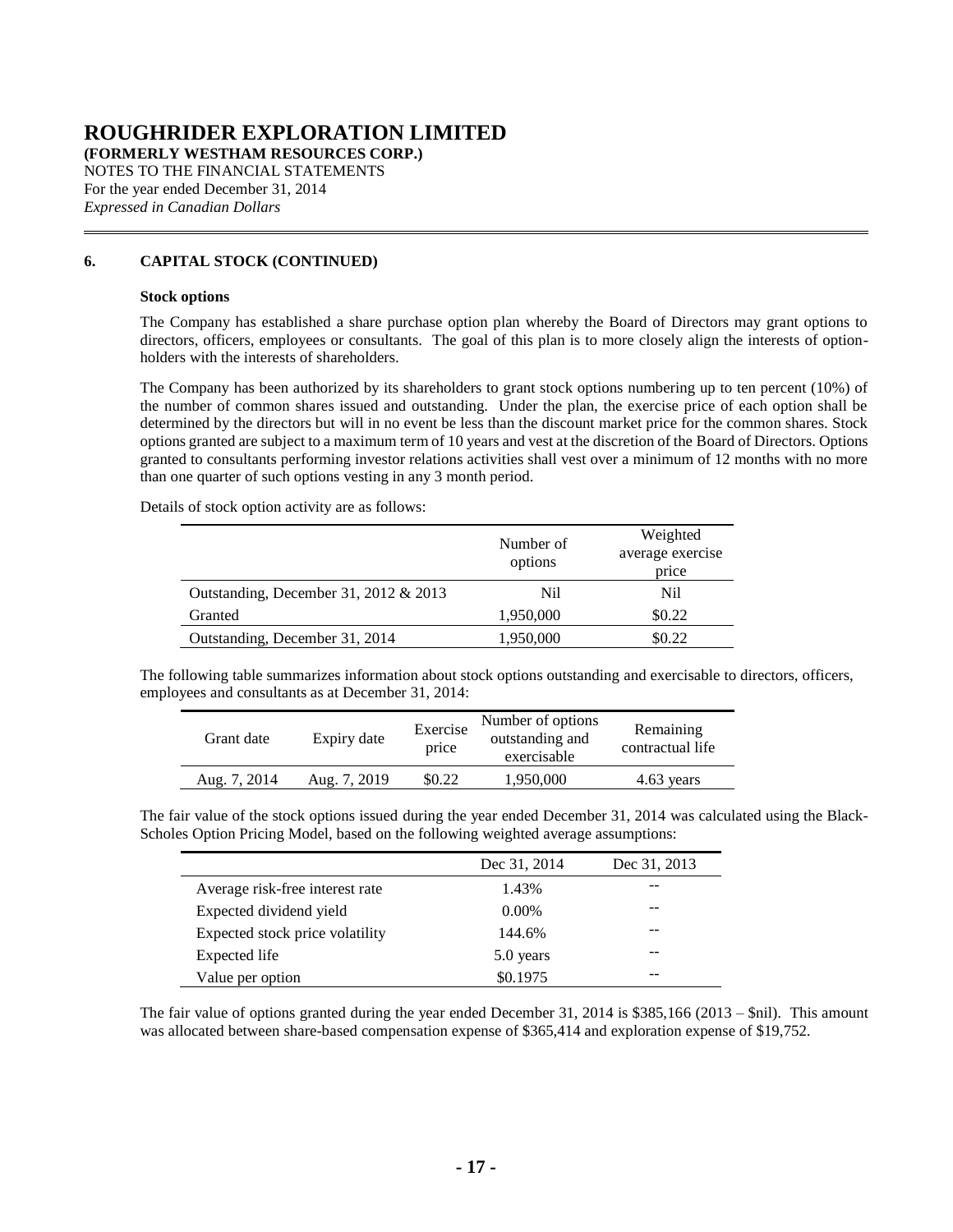**(FORMERLY WESTHAM RESOURCES CORP.)**

NOTES TO THE FINANCIAL STATEMENTS For the year ended December 31, 2014 *Expressed in Canadian Dollars*

## **[6.](#page-15-1) CAPITAL STOCK (CONTINUED)**

### **Warrants**

Details of warrant activity are as follows:

|                                       | Number of<br>warrants | Weighted<br>average<br>exercise price |
|---------------------------------------|-----------------------|---------------------------------------|
| As at Dec. 31, 2012 and Dec. 31, 2013 | 140,000               | \$0.10                                |
| Exercised                             | (140,000)             | \$0.10                                |
| Issued                                | 6,867,646             | \$0.34                                |
| Outstanding, December 31, 2014        | 6,867,646             | \$0.34                                |

As at December 31, 2014, the outstanding stock purchase warrants were as follows:

| Expiry date   | Exercise price | Number of warrants | Remaining<br>life (years) |
|---------------|----------------|--------------------|---------------------------|
| July 16, 2016 | \$0.22         | $469,980^{(2)}$    | 1.54                      |
| July 16, 2017 | \$0.35         | 6,264,226          | 2.54                      |
| June 30, 2016 | \$0.18         | $133,440^{(2)}$    | 1.50                      |

(2)finder's warrants

The fair value of the finder's warrants issued during the year was calculated using the Black-Scholes Option Pricing Model, based on the following weighted average assumptions:

| Issue date                      | Dec 31, 2014 | Dec 31, 2013 |
|---------------------------------|--------------|--------------|
| Exercise price                  | \$0.21       |              |
| Average risk-free interest rate | 1.05%        |              |
| Expected dividend yield         | $0.00\%$     |              |
| Expected stock price volatility | 112.81%      |              |
| Expected life                   | vears        |              |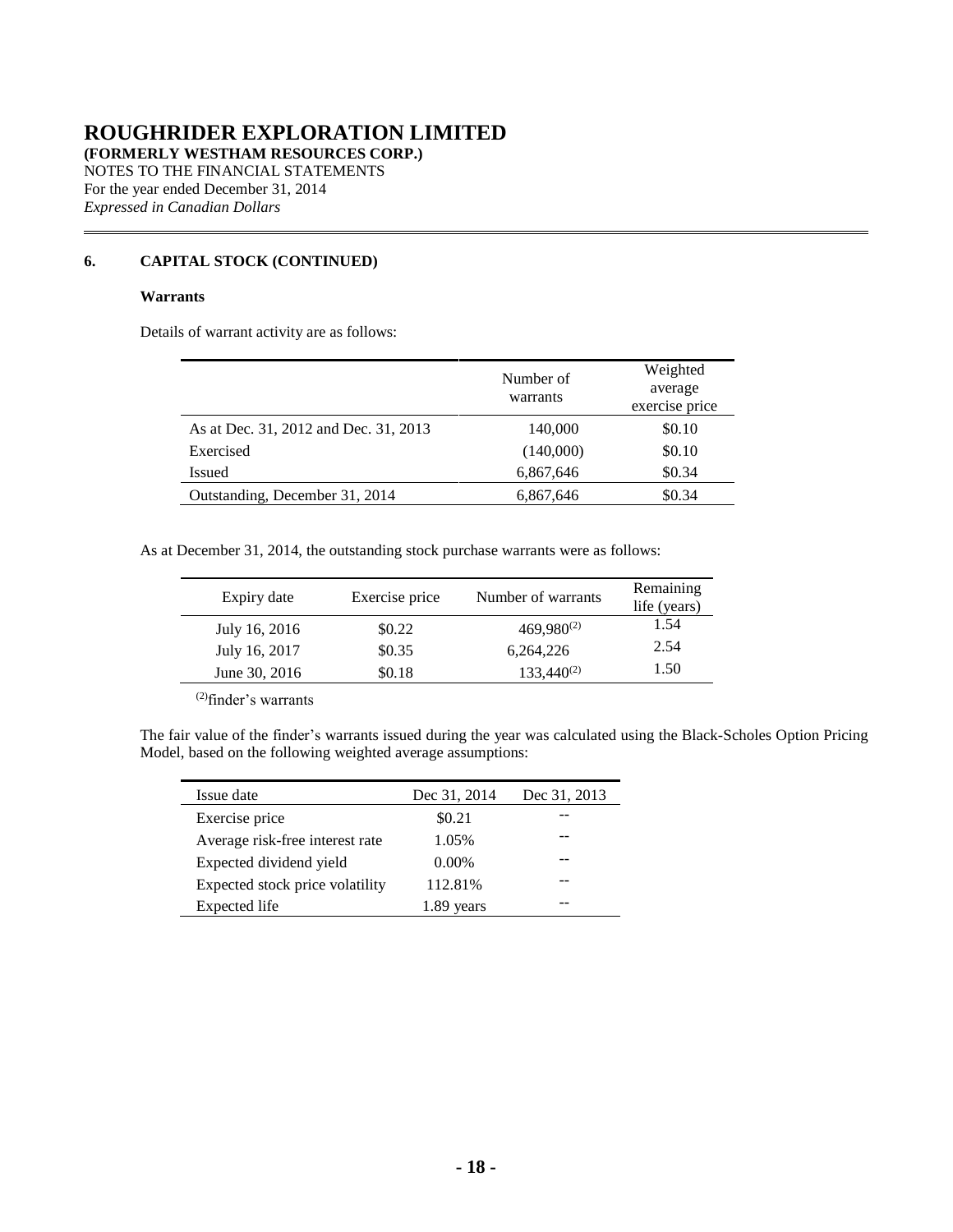**(FORMERLY WESTHAM RESOURCES CORP.)**

NOTES TO THE FINANCIAL STATEMENTS For the year ended December 31, 2014 *Expressed in Canadian Dollars*

## **7. CRITICAL ACCOUNTING ESTIMATES AND JUDGEMENTS**

<span id="page-18-0"></span>The preparation of financial statements requires management to use judgement in making estimates and assumptions that affect the application of accounting policies and the reported amounts of assets, liabilities, income and expenses. Management has made judgements in a number of areas in preparing these financial statements. Those judgements that have the most significant effect on the amounts recognised in the financial statements are the determination whether the entity remains a going concern, the assessment of impairment indicators for the Company's exploration property acquisition costs, and the recoverability of receivables. Areas of critical accounting estimates include valuation of receivables, share-based payments and warrants and deferred tax assets.

## **Critical judgements**

## a) Going Concern

These statements have been prepared on the assumption that the Company is able to continue as a going concern. Additional information relating to the going concern assumption is disclosed in Note 1.

## b) Impairment of Exploration Property Acquisition Costs

Management's judgement is that there are no indicators of impairment of exploration property acquisition costs. Further, ownership in exploration properties involves certain inherent risks due to the difficulties of determining and obtaining clear title to claims as well as the potential for problems arising from the frequently ambiguous conveyance history characteristics of many exploration properties. The Company has investigated ownership of its exploration properties and in management's judgement, ownership of its exploration property interests are in good standing at December 31, 2014. Exploration property interests are subject both to routine renewal, and non-routine extension and conversion. At appropriate times, the Company applies to the relevant Ministry of Energy and Minerals licence for renewals, extensions and conversions and is subject to the Ministry's decisions. Carrying amounts of exploration property exploration costs are specified on the Statement of Financial Position.

### c) Receivables

Determining the value of receivables requires the exercise of judgement in relation to the size of the amounts the Company is entitled to receive from certain other parties.

### **Key sources of estimation uncertainty**

### a) Share-based payments and warrants

Determining the fair value of options and warrants requires the exercise of judgement related to the choice of a pricing model, the estimation of stock price volatility, the expected forfeiture rate and the expected term of the underlying instruments. Option and warrant pricing models require the input of highly subjective assumptions including the expected price volatility and expected life. Changes in the subjective input assumptions can materially affect the fair value estimate, and therefore the existing models do not necessarily provide a reliable single measure of the fair value of the Company's warrants at the date of grant. Any changes in the estimates or inputs utilized to determine fair value could result in a significant impact on the Company's future operating results or on other components of equity. Refer to Note [6](#page-15-1) for a summary of assumptions used.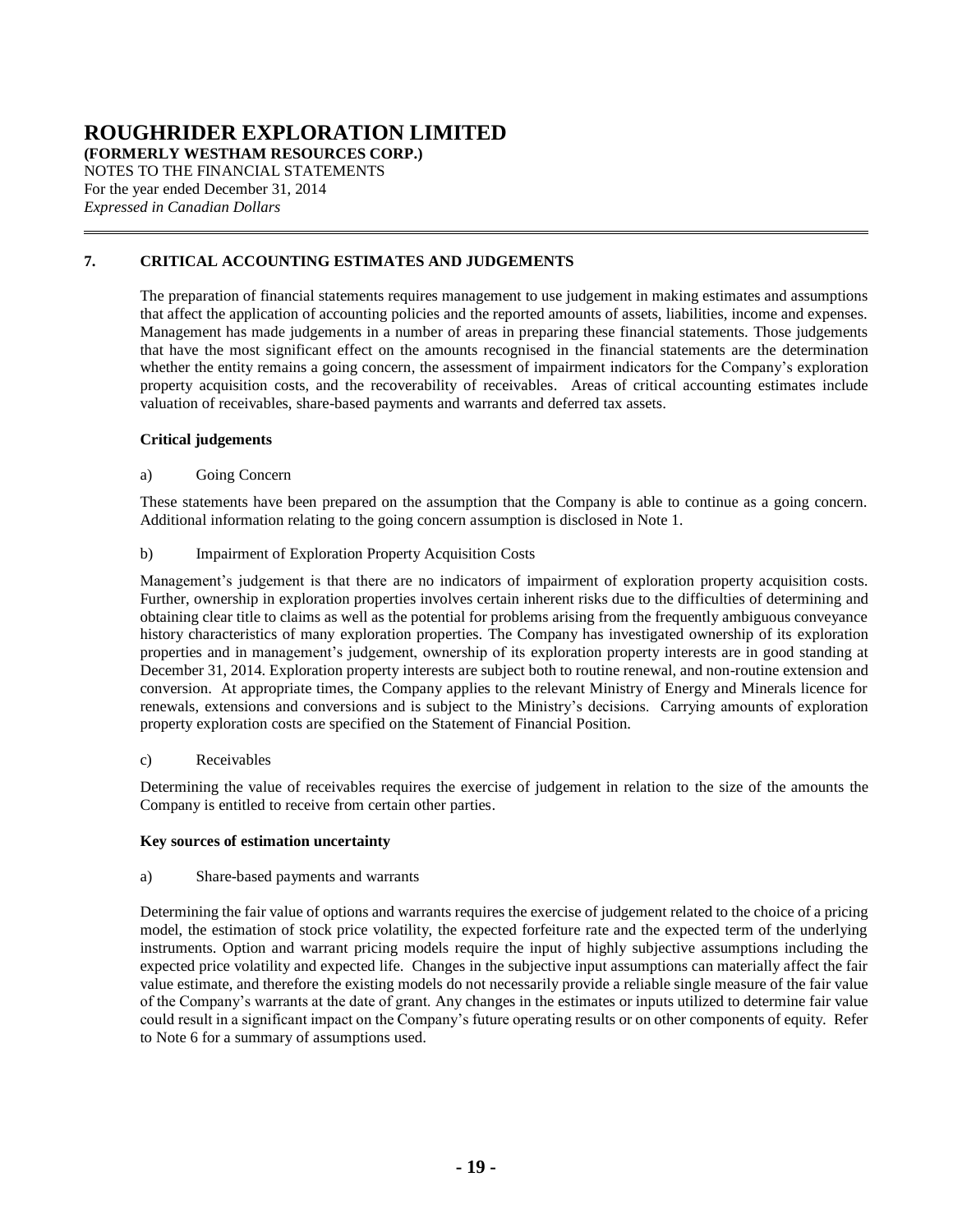**(FORMERLY WESTHAM RESOURCES CORP.)**

NOTES TO THE FINANCIAL STATEMENTS For the year ended December 31, 2014 *Expressed in Canadian Dollars*

### **[7.](#page-18-0) CRITICAL ACCOUNTING ESTIMATES AND JUDGEMENTS (CONTINUED) Key sources of estimation uncertainty (continued)**

### b) Deferred tax assets

The estimation of income taxes includes evaluating the recoverability of deferred tax assets based on an assessment of the Company's ability to utilize the underlying future tax deductions against future taxable income prior to expiry of those deductions. Management assesses whether it is probable that some or all of the deferred income tax assets will not be realized. The ultimate realization of deferred tax assets is dependent upon the generation of future taxable income. To the extent that management's assessment of the Company's ability to utilize future tax deductions changes, the Company would be required to recognize more or fewer deferred tax assets, and future income tax provisions or recoveries could be affected.

Actual results may differ from the estimates made. Judgements and estimates, and their underlying assumptions, are reviewed on an ongoing basis. Revisions to accounting estimates or judgements are recognized in the period in which the estimates are revised and in any future periods affected.

## <span id="page-19-0"></span>**8. INCOME TAXES**

A reconciliation of income taxes at statutory rates with the reported taxes is as follows:

|                                                                      | 2014              |   | 2013     |
|----------------------------------------------------------------------|-------------------|---|----------|
|                                                                      |                   |   |          |
| Loss for the year                                                    | \$<br>(2,026,459) | S | (27,281) |
|                                                                      |                   |   |          |
| Expected income tax recovery                                         | \$<br>(527,000)   | S | (7,025)  |
| Non-deductible expenses                                              | 95,000            |   |          |
| Share issuance cost                                                  | (59,000)          |   |          |
| Impact of change in tax rates and other                              | 1,000             |   | (1,025)  |
| Change in<br>unrecognized deductible temporary differences and other | 490,000           |   | 8,050    |
| Total income tax recovery                                            | \$                | S |          |

The significant components of the Company's unrecorded deferred tax assets are as follows:

|                                                 |   | 2014      |   | 2013     |
|-------------------------------------------------|---|-----------|---|----------|
| Deferred Tax Assets                             |   |           |   |          |
| Share issuance costs                            | S | 53,000    | S | 9,925    |
| <b>Exploration</b> expenses                     |   | 340,000   |   |          |
| Non-capital losses available for future periods |   | 129,000   |   | 22,115   |
|                                                 |   | 522,000   |   | 32,040   |
| Unrecognized deferred tax assets                |   | (522,000) |   | (32,040) |
| Net deferred tax assets                         | S |           | S |          |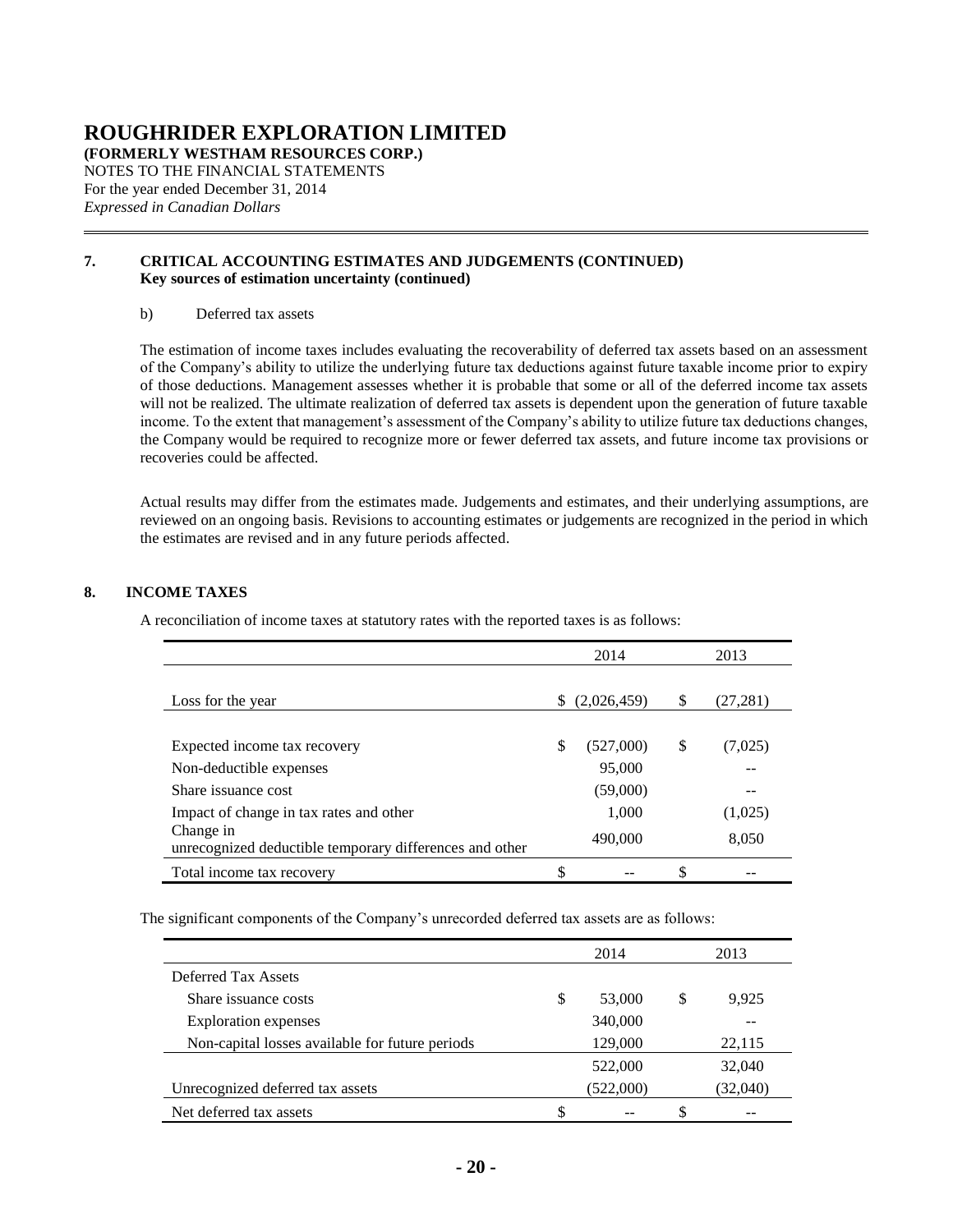**(FORMERLY WESTHAM RESOURCES CORP.)**

NOTES TO THE FINANCIAL STATEMENTS For the year ended December 31, 2014 *Expressed in Canadian Dollars*

## **[8.](#page-19-0) INCOME TAXES (CONTINUED)**

The significant components of the Company's unrecognized temporary differences and tax losses are as follows:

|                                                   | 2014      | <b>Expiry Date</b><br>Range | 2013   | <b>Expiry Date</b><br>Range |
|---------------------------------------------------|-----------|-----------------------------|--------|-----------------------------|
| Share issuance costs                              | 206,000   | 2035 to 2038                | 38,000 | 2034 to 2037                |
| <b>Exploration</b> expenses<br>Non-capital losses | 1,309,000 | No expiry                   | $- -$  | N/A                         |
| available for future periods                      | 494,000   | 2031 to 2034                | 85,000 | 2031 to 2033                |

## <span id="page-20-0"></span>**9. RELATED PARTY TRANSACTIONS**

Related parties and related party transactions impacting the accompanying financial statements are summarized below and include transactions with the following individuals or entities:

### **Key management personnel:**

Key management personnel are those persons that have the authority and responsibility for planning, directing and controlling the activities of the Company, directly or indirectly. Key management includes executive and nonexecutive members of the Company's Board of Directors, corporate officers and a vice president. Apart from legal fees disclosed later in this section, key management personnel received no remuneration for their services up to the date of the qualifying transaction. For the period from July 18, 2014 to December 31, 2014, officers and a vice president of the Company were compensated with cash compensation of \$160,000, included in salaries and in exploration expenses, (2013 – \$nil) and were granted 600,000 options with a Black-Scholes calculated value of \$118,512 (2013 – \$nil). During the same period, non-executive members of the Company's Board of Directors received no cash compensation, and were granted 750,000 options with a Black-Scholes calculated value of \$148,140. All options described herein formed part of the option grant of 1,950,000 options more fully described in Note [6.](#page-15-1)

#### **Other related parties:**

In the year ended December 31, 2014, services valued at \$108,500 (2013 - \$nil) were received from a law firm for which one of the directors of the Company is a partner.

As at December 31, 2014, \$15,643 (2013 – \$nil) was owing to related parties, and has been included in accounts payable and accrued liabilities.

### <span id="page-20-1"></span>**10. LOANS**

As at December 31, 2014, the Company had \$22,460 in loans (2013 - \$nil). These loans are non-interest bearing with no specific terms of repayment.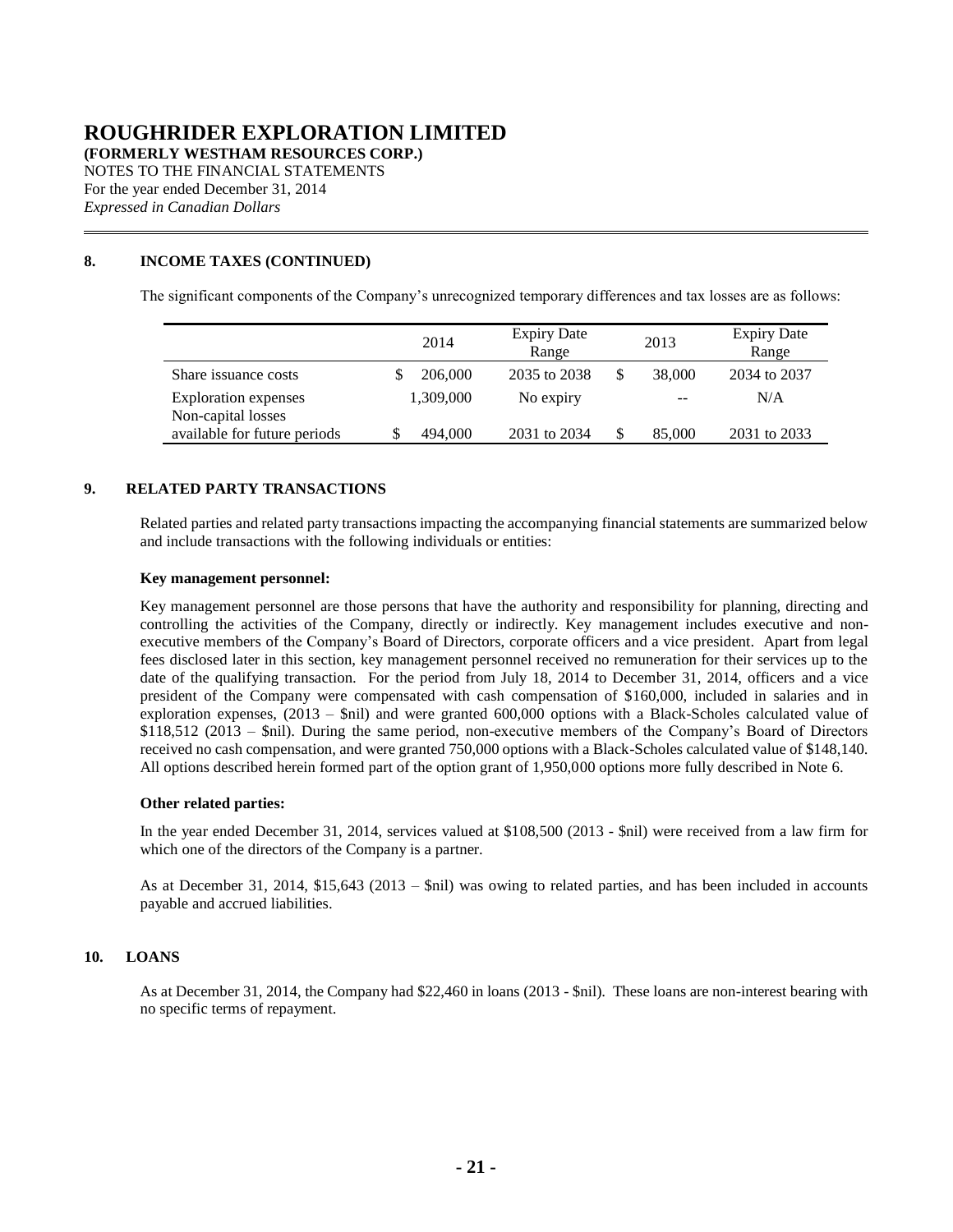**(FORMERLY WESTHAM RESOURCES CORP.)**

NOTES TO THE FINANCIAL STATEMENTS For the year ended December 31, 2014 *Expressed in Canadian Dollars*

## **11. CAPITAL DISCLOSURES**

The Company manages its common shares, options and warrants as capital, each components of shareholders' equity. As at December 31, 2014, the Company's shareholders' equity was \$1,861,800. As the Company is an explorationstage mining company, its principal source of funds is from the issuance of common shares (See Note 1: Nature and continuance of operations). When managing the capital structure, the Company's competing objectives are to minimize the number of shares issued and to raise sufficient capital to both safeguard its ability to continue as a going concern, and to execute near-term exploration objectives. The Company has not established any quantitative capital management criteria as the competing objectives require subjective analysis.

The Company is not subject to any externally imposed capital requirements.

## <span id="page-21-0"></span>**12. FINANCIAL INSTRUMENTS AND RISK MANAGEMENT**

### **Categorization and Valuation**

The Company has categorized its financial instruments as follows:

i) Cash and cash equivalents are categorized as fair value through profit and loss, and are recorded at fair value using level 1 observable inputs.

ii) Receivables and security deposits are categorized as loans and receivables, and are recorded at amortized cost using the effective interest rate method. Due to their short-term nature, the Company estimates that their fair values approximate their carrying values.

iii) Accounts payable and accrued liabilities are categorized as other financial liabilities and are recorded at their amortized cost using the effective interest rate method. Due to the short-term nature of accounts payable and accrued liabilities, the Company estimates that their fair value approximates their carrying value.